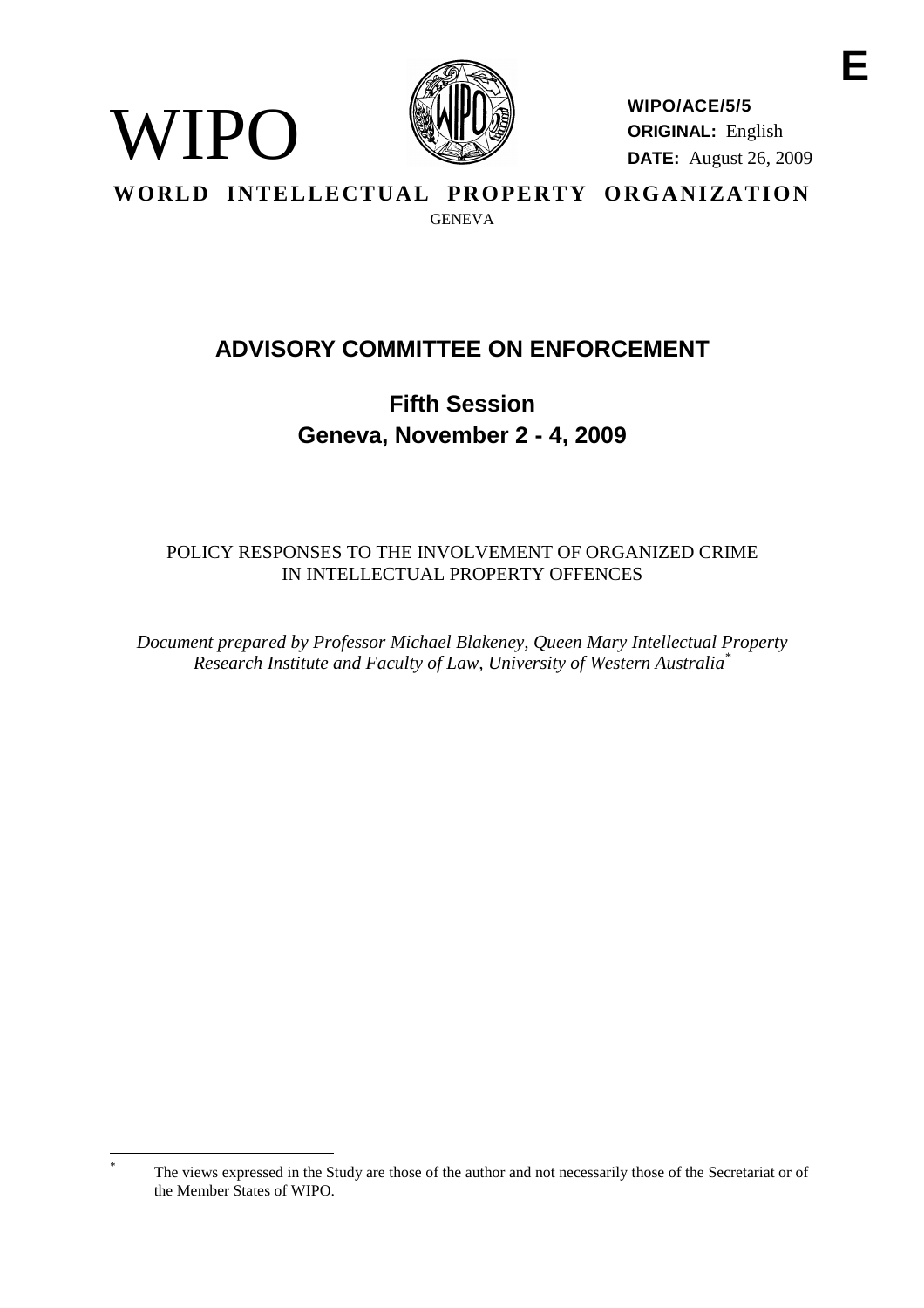#### I. INTRODUCTION

Recommendation 45 of the Development Agenda adopted by WIPO, in October 2007 enjoined an approach to intellectual property enforcement "in the context of broader societal interests and especially development-oriented concerns". In the Memorandum of the Director General setting out the Vision and Strategic Direction of WIPO in the medium term, he identified in paragraph 3 of his Vision statement that **t**he main objectives of the Medium-term Plan remained the "maintenance and further development of the respect for intellectual property throughout the world", explaining that this included preventing "any erosion of the existing protection" and that the enforcement of intellectual property rights "should be simpler, cheaper and more secure." As part of the Policy Framework to realize this vision the Director General stated that in transforming WIPO's vision into reality, one of the strategic goals is the promotion of an IP culture which nurtures "greater respect by the public for IP rights and assets."

In the Revised Program and Budget for the 2008/09 Biennium, Strategic Goal VI is: International Cooperation on Building Respect for IP. Program 17 of this Strategic Goal seeks to meet the challenge of the need "to put in place and continually improve mechanisms for the respect of intellectual property, including in the online environment, is at the heart of IP policy debates and initiatives in countries and regions around the globe." An indication of the difficulty in meeting this goal is that in spite of the efforts at the international, regional and national levels, there has been a significant increase in counterfeiting and piracy activities in recent years, with consequential harmful effects upon economic growth, consumer welfare, social and cultural well-being and upon public order.<sup>1</sup>

In the context of analyzing the question of respect for intellectual property, this paper addresses the involvement of organized crime in the burgeoning international trade in infringing products. It addresses the role which criminal confiscation measures may play in removing the profit motive for intellectual property crime and the role which they can play in subsidizing the criminal enforcement of intellectual property rights. Brief mention is also made of the potential for extradition to be used in dealing with intellectual property criminals.

## II. METRICS

Concern about the scale of the trade in intellectual property infringements was taken as the principal justification for conferring an intellectual property jurisdiction upon the GATT. In 1988, following the launch of the GATT Uruguay Round, the US International Trade Commission estimated losses to the U.S. economy in revenue and jobs due to IPR violations to be in the region of \$US 60 billion.<sup>2</sup> In 1998, following a more than a decade of TRIPS enforcement, the International Chamber of Commerce (ICC) estimated that from 5 to 7 per cent

<sup>&</sup>lt;sup>1</sup> See M. Blakeney, 'International Proposals for the Criminal Enforcement of Intellectual Property Rights: International Concern with Counterfeiting and Piracy' [2009] *Intellectual Property Quarterly* 1; BASCAP *Global Survey on Counterfeiting and Piracy*, January 20, 2007, *http://www.iccwbo.org/bascap*; Global Anti-Counterfeiting Group, *Economic Impact of Counterfeiting in Europe* (June 2000).; The Economic Impact of Counterfeiting in Selected Industries of the EU Economy, CEBR, 2000, *http://europa.eu.int/comm/internal market/en/indprop/piracy/final-report-cebr en.pdf* .OECD, *The Economic Impact of Counterfeiting* (Paris: OECD, 1998);

<sup>2</sup> *See Foreign Protection of Intellectual Property Rights and the Effect on U.S. Industry and Trade,* Report to the United States Trade Representative, Investigation No. 332-245, Under Section 332(g) of the Tariff Act of 1930 (USITC Publication 2065) at App. H (February 1988).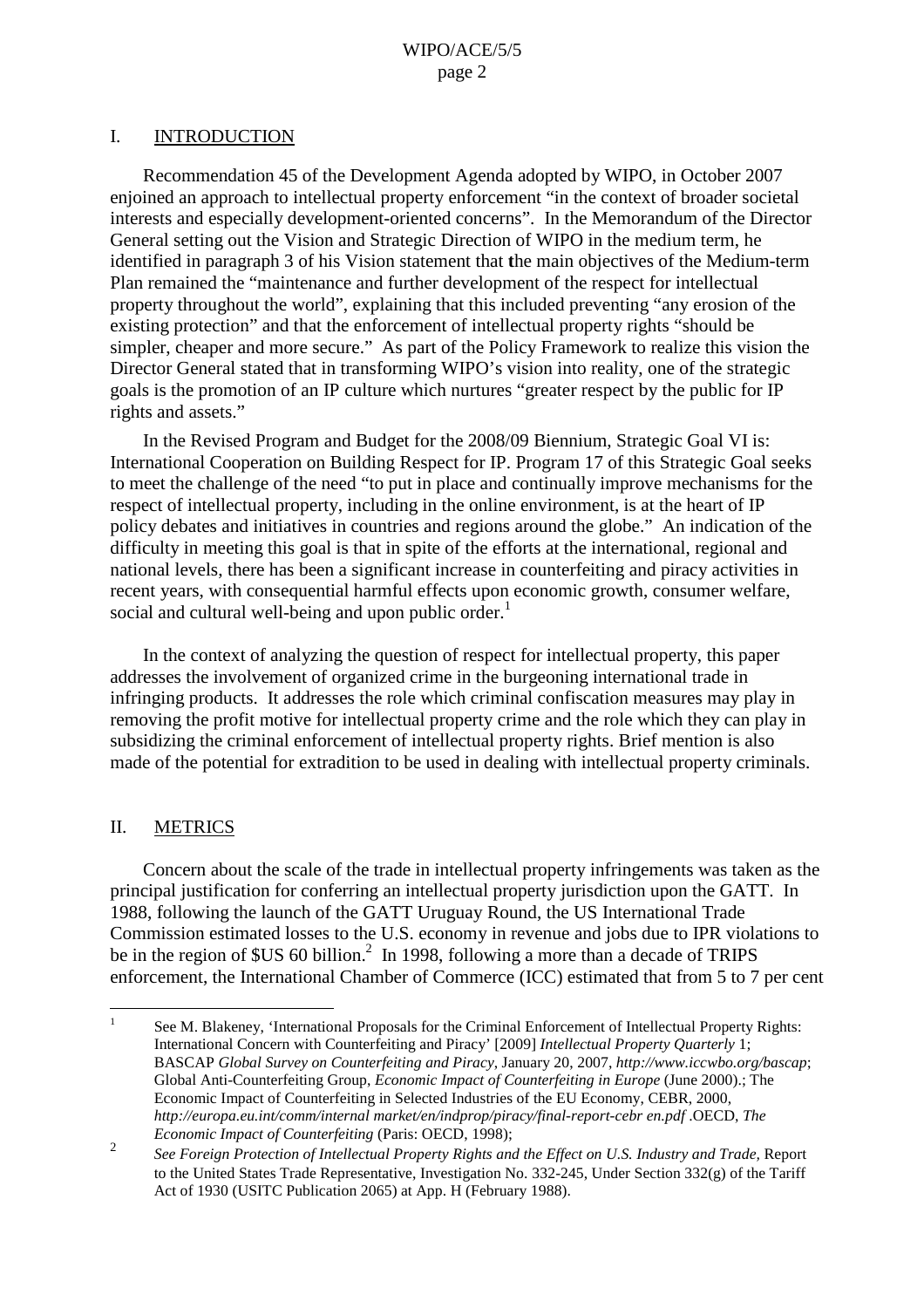of world trade comprised counterfeit goods, a market which it estimated to be worth USD 350 billion. <sup>3</sup> This statistic was repeated in a 2004 report by *Union des Fabricants* on *Counterfeiting and Organised Crime 4* which stated that: "Globally, an OECD report published in 1998 estimated that counterfeiting was generating €250 billion in illegal earnings annually and represented 5 to 7% of world trade".<sup>5</sup> This group of statistics was repeated so often that it they have almost become factual. <sup>6</sup> Whatever their veracity, they were undoubtedly influential in precipitating the TRIPS Agreement into existence.<sup>7</sup>

The principal novel feature of the TRIPS Agreement was the enforcement machinery which it contained, with a view to stemming the trade in infringing goods and services. Subsequent statistics seem to suggest that this objective has been a signal failure. In ascending order,in 2007, the OECD published the first part of a detailed study on *The Economic Impact of Counterfeiting and Piracy.* <sup>8</sup> It concluded that international trade in counterfeit and pirated products could have been as high as USD 200 billion in 2005<sup>9</sup> and that 'counterfeiting and piracy are taking place in virtually all economies' <sup>10</sup> and that the magnitude of this trade 'is larger than the national GDPs of about 150 economies around the world'.<sup>11</sup>

This OECD estimate was described as representing "only a preliminary assessment for a portion of the world's economies" as it did "not include the significant value of counterfeit and pirated goods that are produced and consumed domestically, and it does not include digital goods that are transferred over the Internet."<sup>12</sup> In May 2005, the International Chamber of Commerce had reported that the global trade in counterfeits had reached \$US600 billion.<sup>13</sup> In the same month the Gieschen Consultancy reported the size of counterfeiting to exceed \$US3 trillion.<sup>14</sup>

There is inevitably a good deal of imprecision in the metrics of counterfeiting and piracy. One reason for this is that because it is a clandestine and criminal activity the true extent of counterfeiting and piracy is impossible to calculate with accuracy.

<sup>&</sup>lt;sup>3</sup> See Countering Counterfeits: Defining a Method to Collect. Analyse and Compare Data on Counterfeiting and Piracy in the Single Market, Final Report for the European Commission (15 July 2002), p. 18 (citing OECD, International Chamber of Commerce, The Economic Impact of Counterfeiting

<sup>(1998)).&</sup>lt;br>
Union des Fabricants pour la protection internationale de la propriété industrielle et artistique,<br>
Counterfeiting and Organised Crime Report (2<sup>nd</sup> edn) (Paris, UdeF, 2004).

<sup>&</sup>lt;sup>5</sup><br><sup>6</sup> Ibid., p. 4. <sup>6</sup> Eg see Testimony of Francis Gary White Unit Chief Commercial Fraud Division Immigration and Customs Enforcement Department of Homeland Security, before The Senate Governmental Affairs Committee Subcommittee on Oversight of Government Management, The Federal Workforce and the District of Columbia, April 20, 2004, *http://www.ice.gov/doclib/pi/news/testimonies/White\_042004.pdf*

<sup>7</sup> Eg see Frederick M. Abbott, *Protecting First World Assets in the Third World: Intellectual Property Negotiations in the GATT Multilateral Framework, 22 Vand. J. Transnat'l L. 689, 701 (1989).*<br>
<sup>8</sup> OECD Doc, DSTI/IND(2007)9/PART4/REV1, 4 June 2007.<br>
<sup>10</sup> Ibid., p. 2.<br>
<sup>11</sup> Ibid., p. 13.<br>
<sup>12</sup> Statement from U.S. Coordin

Executive Summary of its Global Study on Counterfeiting and Piracy, June 5, 2007.

http://www.stopfakes.gov/pdf/Israel\_OECD\_Statement.pdf.<br>
Maria Livanos Cattaui, ICC Secretary, 'Counterfeiting is out of control' 13 May 2005, http*://www.iccwbo.org/bascap/iccfaca/index.html*

<sup>14</sup> DOPIP Security Counterfeit Intelligence Report , *http://www.goldsec.com/Security\_Research.htm*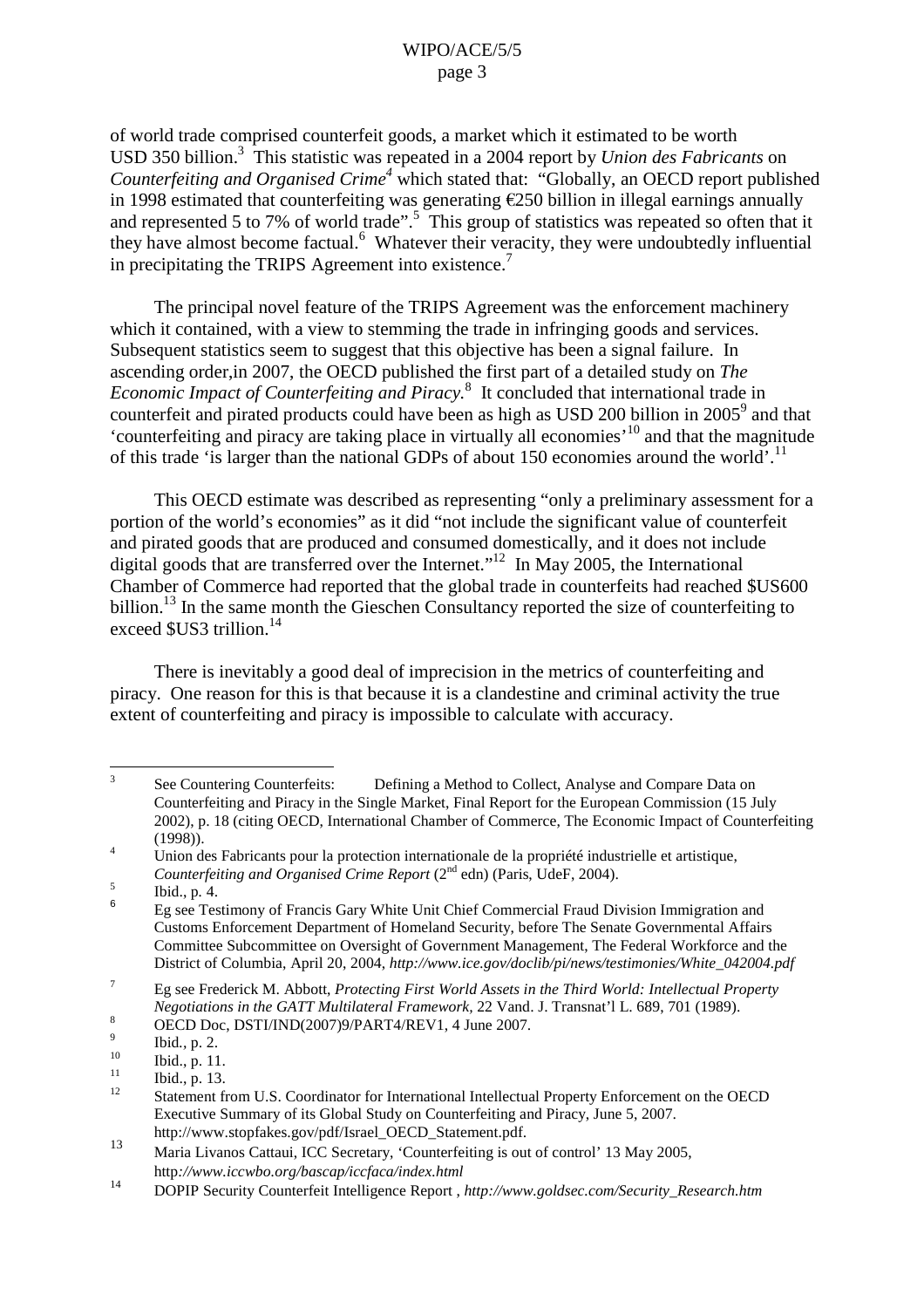The statistics of industry associations since they are intended to highlight the extent of the problem of the trade in infringing products, are inevitably biased upwards.<sup>15</sup> Similarly, the statistics of enforcement authorities, such as police and customs are also likely to be exaggerated with a view to securing favourable future budget allocations if the problems with which they are dealing are magnified.

## III. THE ROLE OF TERRORISTS AND ORGANISED CRIMINALS IN COUNTERFEITING AND PIRACY

Bill S.522, the Intellectual Property Rights Enforcement Act was introduced to the US Senate in 2007, reaching the Judiciary Committee in November of that year. Finding 8 in the preamble to the Bill was that "Terrorist groups have used the sale of counterfeit goods to finance their activities". Finding 9 was that "Funds generated from intellectual property theft have financed acts of terrorism." To date, there is no publicly available information to support these findings. In June 2003, the International Anti-Counterfeiting Coalition issued a white paper *Terrorism and Terrorist Organizations*, which was updated and released again in January 2005, as a White Paper: *The Negative Consequences of International Intellectual Property Theft: Economic Harm, Threats to the Public Health and Safety, and Links to Organized Crime and Terrorist Organizations*. <sup>16</sup> In the White Paper, the IACC asserted its belief that "there is ample evidence to support and confirm the litany of suspicions, allegations and anecdotal accounts that terrorist organizations are currently exploiting America's valuable intellectual property and profiting from the manufacture and sale of counterfeit and pirate products.<sup>317</sup> At p.20 of the paper, the IACC states that it "has been active in tracking the increasing influx of terrorist organizations into the lucrative underworld of criminal counterfeiting and piracy and is convinced that genuine and credible links exist" and that "there is ample evidence to support the notion that terrorist organizations are currently exploiting America's valuable intellectual property and profiting from the manufacture and sale of counterfeit and pirate products." This statement carries the following footnote:

The IACC does not know with absolute certainty whether proceeds from the sale of counterfeit or pirated goods have actually funded specific acts or incidents of terrorism. The IACC does, however, believe that ample evidence exists to confirm the litany of suspicions, allegations and anecdotal accounts that terrorist organizations are indeed involved with and profiting from the selling of counterfeit/pirated goods.<sup>18</sup>

Mr. Timothy P. Trainer, President, IACC provided a statement to the US House Committee on the Judiciary's inquiry into *International Copyright Piracy: A Growing Problem With Links To Organized Crime And Terrorism* on March 13, 2003. <sup>19</sup> He referred to the White Paper mentioned above and explained that the IACC initiated the White Paper

<sup>&</sup>lt;sup>15</sup> See D. Bosworth, 'Counterfeiting and Piracy: the State of the Art', Intellectual Property in the New Millenium Seminar, Oxford Intellectual Property Research Centre, St. Peter's College, 9 May 2006, p. 14.<br>*http://www.iacc.org/resources/IACC\_WhitePaper.pdf*<br> $\frac{17}{12}$ 

 $\frac{17}{18}$  Ibid., at i.

<sup>18</sup> Footnote 79. <sup>19</sup> *http://commdocs.house.gov/committees/intlrel/hfa88392.000/hfa88392\_0f.htm*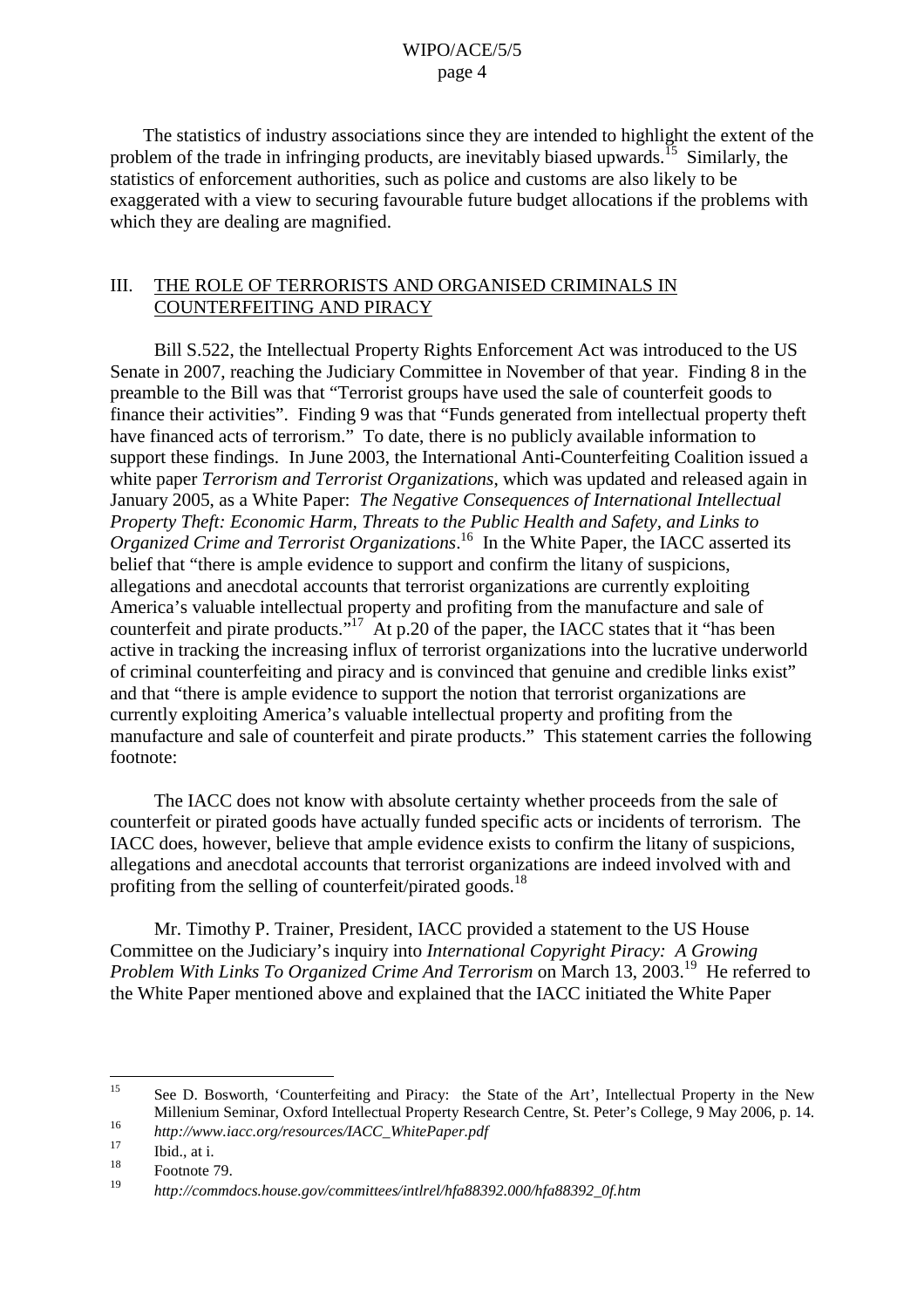"because we are concerned that product counterfeiting and piracy are very low enforcement priorities after September 11, 2001."<sup>20</sup>

In relation to the question "where all the money from the trade in counterfeit and pirated goods is going", Mr. Trainer explained that

The IACC White Paper explores the possible link to terrorism. I say possible link because industry is not empowered to make a concrete link. The primary objective of IP owners is to offer new and better products to consumers, not to undertake criminal investigations. 21

At the same Hearing, Under Secretary Asa Hutchinson, Border and Transportation Security Directorate, U.S. Department of Homeland Security deposed that although "there has been media coverage alleging links between counterfeit and pirated merchandise and funding of terrorist groups. Neither BICE (Bureau of Immigration and Customs Enforcement) nor BCBP (Bureau of Customs and Border Protection) have established a direct link between profits from the sale of counterfeit merchandise and specific terrorist acts."<sup>22</sup>

Mr. Ronald K. Noble, Secretary General of Interpol's testimony to the same Hearing, was unfortunately vague. He stated that "We know that al-Qaeda supporters, and I cannot go into detail, but we know that al-Qaeda supporters have been found with commercial size volume of counterfeit goods."<sup>23</sup> In his prepared statement, Mr. Noble said that "much of the information about terrorist financing is highly classified or strictly controlled at a national security level due to its sensitivity" and that "Terrorist financing is difficult to investigate due to the complex flows of money often in cash form and often laundered. This is facilitated by complicated associations of individuals through which the money transits before becoming available to the relevant terrorist group."<sup>24</sup> Consequently, Mr. Noble explained that Interpol would "welcome the support of U.S. law enforcement and law enforcement around the world to make international intellectual property crime a high priority crime and to try to expose the connection it presents to terrorist financing and organized crime activity." 25

A key feature of the evidence, which was presented to the Hearing, was that the trade in infringing products is a possible source of funding for both criminals and terrorists. Mr. Hutchinson explained that "criminals involved in manufacturing, distributing and selling of counterfeit and piratical products, reap large profits with relatively low risk of prosecution. As a result, this type of crime could be attractive to organizations seeking lucrative and low risk funding mechanisms to support terrorist activities."<sup>26</sup>

Although, as was mentioned above, further work needs to be done in quantifying the size of the trade in counterfeit and pirate products, it is unquestioned that very large profits are available to criminals at a very low risk. It is for this reason that the various bodies that are concerned with organized crime have identified this trade as a growing interest for organized

- 
- <sup>22</sup> Ibid at 47.<br>
<sup>23</sup> Ibid. at 24.<br>
<sup>25</sup> Ibid at 27
- 
- 
- $\frac{25}{26}$  Ibid at 24
- Ibid., at 47

 $\frac{20}{21}$  Ibid., at 83.<br>  $\frac{21}{22}$  Ibid.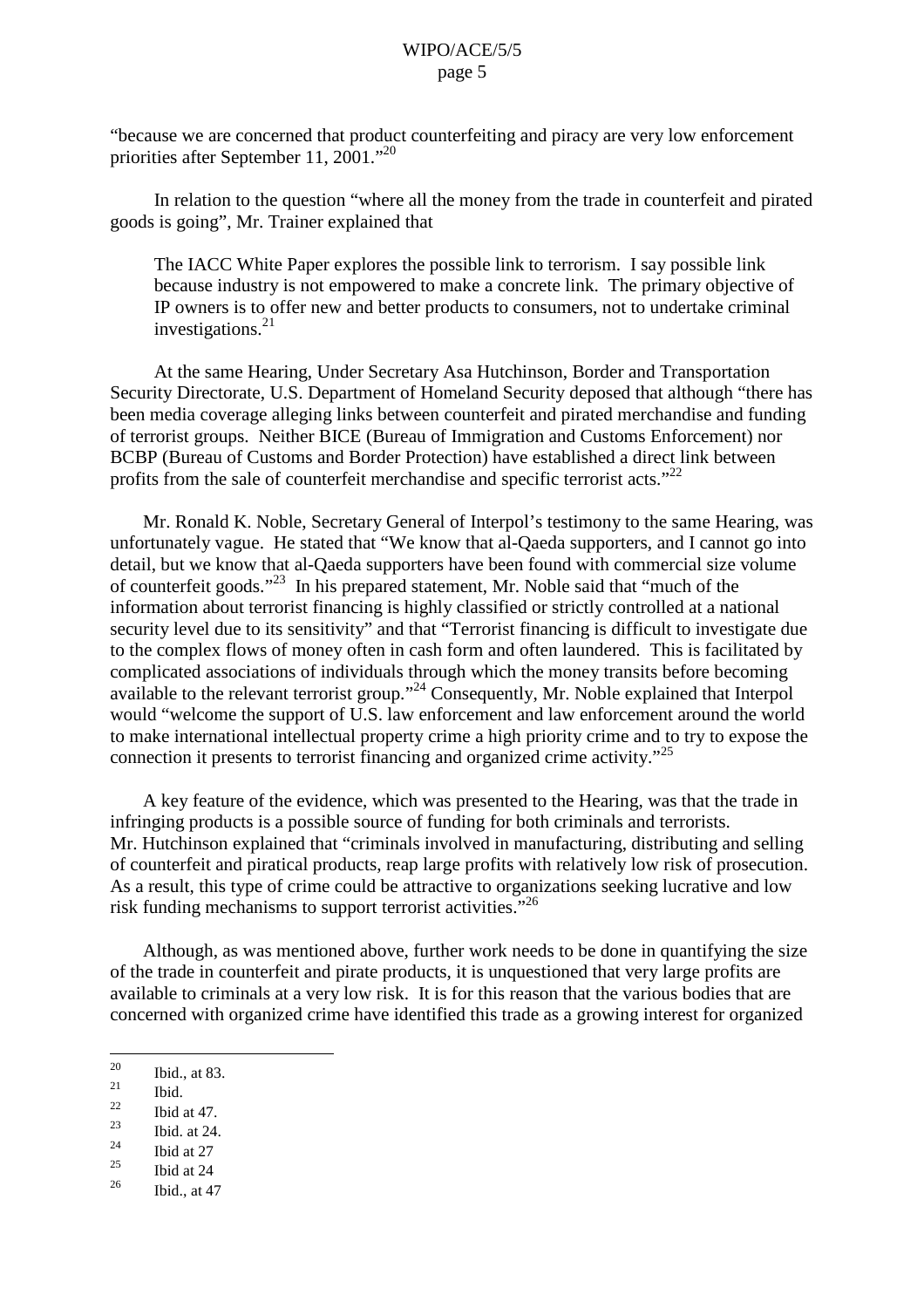crime. The UN's Millennium Project has been exploring the world's greatest challenges and publishing its annual *State of the Future* report since 1996. <sup>27</sup> In its 2008 review, it identified Transnational Organized Crime as one of the 15 global challenges stating that "organized crime networks are growing, in the absence of an effective global counter-strategy and that of the illicit trade conducted by organized crime estimated at more than \$US1 trillion a year, counterfeiting and piracy accounted for more than a half: \$533bn.<sup>28</sup>

# IV. COUNTERFEITING , PIRACY AND THE CRIMINAL ECONOMY

The most serious consequences of the trade in counterfeit and pirate products are the stimulation of organized criminal activity and the consequential effects upon the public. Profits from this trade are appropriated by organized crime, which uses them as a means of recycling and laundering the proceeds of other unlawful activities. Counterfeiting and piracy have become almost industrial-scale activities offering criminals the prospect of large economic profit without excessive risk. With the advent of eCommerce, the rapidity of illegal operations and the difficulty of tracking the operations further reduce the risks for the criminal. Counterfeiting and piracy thus appear to be a factor in promoting crime, including terrorism.

Organized criminals often combine counterfeiting and piracy with smuggling. The trade routes which were developed for the smuggling of drugs and arms have provided an existing infrastructure for the trade in counterfeit and pirate products.

In a communication in October 2005 by the European Commission, compiled from the reports which EU Member States' customs administrations transmitted to it on their interception of fakes at Community borders over the previous five years,<sup>29</sup> the EC noted the following *qualitative* changes:

- Large increase in fake goods which are dangerous to health and safety;
- Most products seized are now household items rather than luxury goods;
- Growing numbers of sophisticated hi-tech products;
- Production is on an industrialized scale; and
- High quality of fakes often makes identification impossible without technical expertise.

The EC surmised that among the reasons for the large increase in trade in fakes were (i) the high profits and comparatively low risks involved, particularly when it comes to penalties in some countries; (ii) from a general global growth in industrialized capacity to produce high quality items; and (iii) by the growing interest of organized crime in taking a share of these high profits. Because of the latter, the EC has identified serious public health and security risks particularly involving seizures of dangerous goods include counterfeit pharmaceuticals, foodstuffs, washing powder, and unsafe toys.

Counterfeiting and piracy has an adverse effect upon public order, where profits from this trade are appropriated by organized crime, which uses them as a means of recycling and

<sup>27</sup> *See www.stateofthefuture.org*

<sup>28</sup> See *http://www.futuresfoundation.org.au/content/view/505/1/*

<sup>&</sup>lt;sup>29</sup> European Commission, Communication to the Council, the European Parliament and the European Economic And Social Committee on a Customs Response to Latest Trends in Counterfeiting and Piracy Brussels, 11.10.2005, COM(2005) 479 final.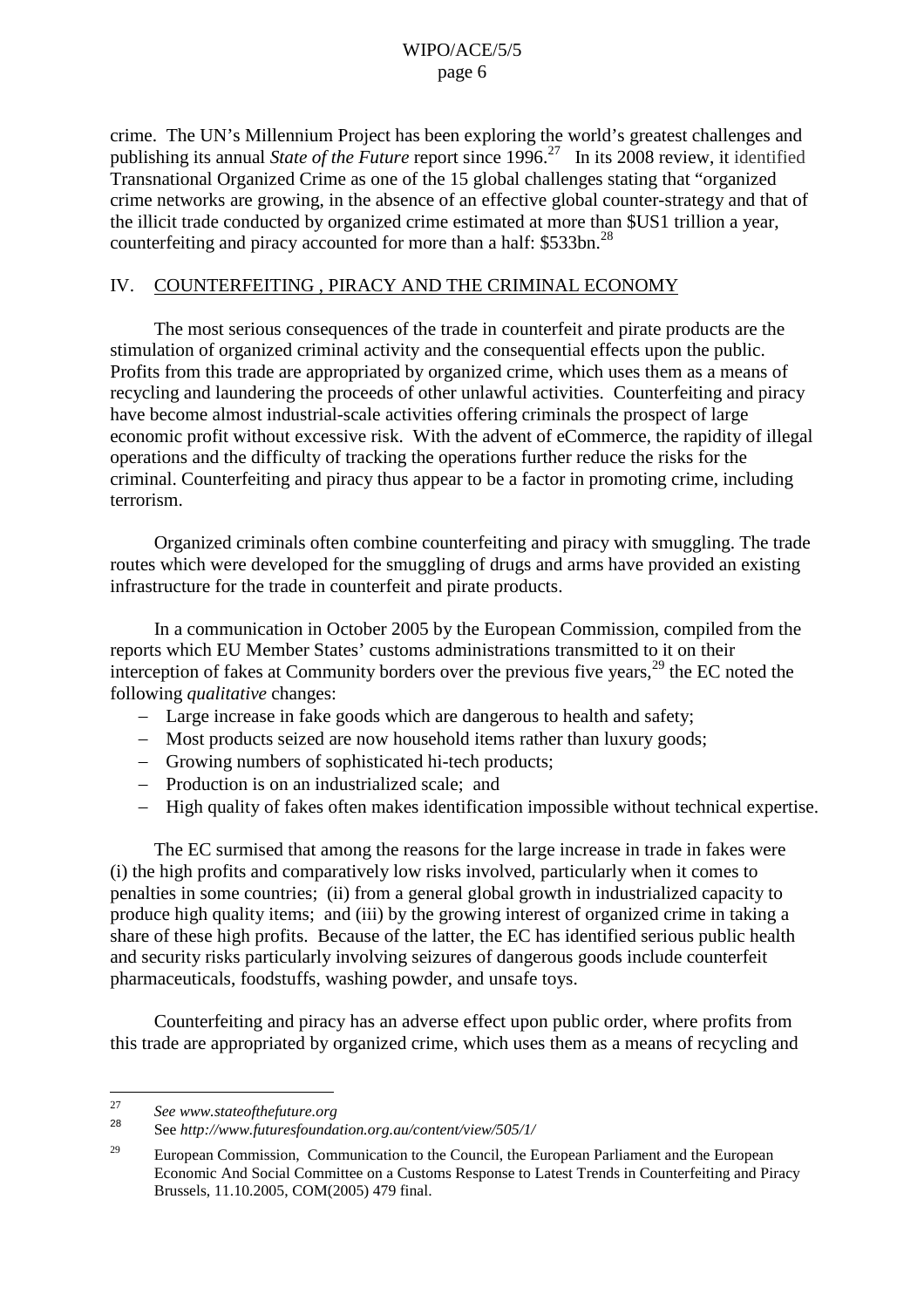laundering the proceeds of other unlawful activities (arms, illegal drugs, *et cetera*). 30 Counterfeiting and piracy, which were once craft activities, have become almost industrial-scale activities offering criminals the prospect of large economic profit without excessive risk. With the advent of eCommerce, the rapidity of illegal operations and the difficulty of tracking the operations further reduce the risks for the criminal. Counterfeiting and piracy carried out on a commercial scale are even said to have become 'more attractive nowadays than drug trafficking', since high potential profits can be obtained without the risk of major legal penalties.<sup>31</sup>

The trade routes which were developed for the smuggling of drugs and arms have provided an existing infrastructure for the trade in counterfeit and pirate products. Indeed, the profitability of infringing products is now beginning to exceed that of drugs and arms, on a profit/weight basis,  $32 \text{ and often with lower penalties should the perpetator be identified.}$ The structure and commercial strategies of these organized crime groups is similar to those of licit enterprises. In response to market forces, participants in each are equally intent on being profitable. But the key difference between legitimate commercial enterprises and criminal ones involves the manner in which commercial disputes are settled, contracts enforced and dealings with the authorities regulated. As those of criminal enterprises have to occur outside the court system, violence, coercion and corruption are a pronounced feature of this trade. Because manufacture is illegal, labour standards are often not observed, reducing labour costs; nor are employee taxes paid (or any other on-costs such as health or other mandated unemployment insurance or superannuation contributions and so forth) for those employed in such illicit manufactures. This minimizes outlays for the employing manufacturer. Illegal immigrant labour may also be involved in the manufacture or distribution of counterfeit products.<sup>34</sup> Thus those involved in illicit trading in infringing products have a number of economic advantages over legitimate manufacturers, wholesalers and retailers.

<sup>30</sup> See, e.g., International Intellectual Property Association (IIPA), 'Special 310 Letter to USTR', from IIPA President E.H. Smith to J. Mendenhall, Assistant US Trade Representative, 11 February 2005, p. 10–14 in the IIPA, *2005 Special 301 Report on Global Copyright Protection and Enforcement* (2005) <*http://www.iipa.com/special301\_TOCs/2005\_SPEC301\_TOC.html*>, 5 May 2009; 'The links between intellectual property crime and terrorist financing', Testimony of Interpol Secretary General, R. Noble, before the House Committee on International Relations Hearing, 16 July 2003, quoted in H. Nasheri, 'Addressing Global Scope of Intellectual Property Law' (2004); European Parliament, *Declaration on the Fight against Piracy and Counterfeiting in the Enlarged EU*, 5 June 2003, Strasbourg. P5\_TA(2003)0275. <*http://ec.europa.eu/internal\_market/indprop/docs/piracy/piracy\_en.pdf*> , at 7 May

<sup>2009.&</sup>lt;br>
Commissioner Byrne in debate on a measure before the European Parliament: quoted in UK Office of European Parliament, 'Intellectual Property Rights: European Parliament combats counterfeiting and piracy' Press Release, 12 March 2004, <*http://www.europarl.org.uk/section/ep-news/march-12th-2004 no-158*>, 3 May 2009. See also European Commission, *Final Report on Responses to the European Commission Green Paper on Counterfeiting and Piracy* (June 1999), p. 5 and para 5.1.2 (p. 13); Centre d'Études Internationales de la Propriété Industrielle (CEIPI), 'Impacts de la contrefacon et la piraterie en

Europe. Rapport final' pp. 28–29.<br>Commission of the European Communities, 'Communication from the Commission to the Council, the European Parliament and the European Economic and Social Committee on a Customs response to the latest trends in Counterfeiting and piracy' Brussells, 11 October 2005. COM(2005) 479 Final, p. 5. source?

<sup>33</sup> COM(2005) <sup>479</sup> Final, p. 5; CEIPI, 'Impacts de la contrefaçon et la piraterie en Europe' pp. 28–29. <sup>34</sup> See, e.g., Union des Fabricants, *Counterfeiting and Organised Crime* (2003) pp. 14–15

<sup>&</sup>lt;*http://www.interpol.int/public/financialcrime/intellectualproperty/publications/UDFCounterfeiting.pdf*> , 11 May 2009; Guardia di Finanza General Headquarter II Departement Counter Fraud and International Cooperation Office, *Guardia de Finanza's fight against counterfeiting and product piracy* (Bruxelles, 30 January 2003), p. 5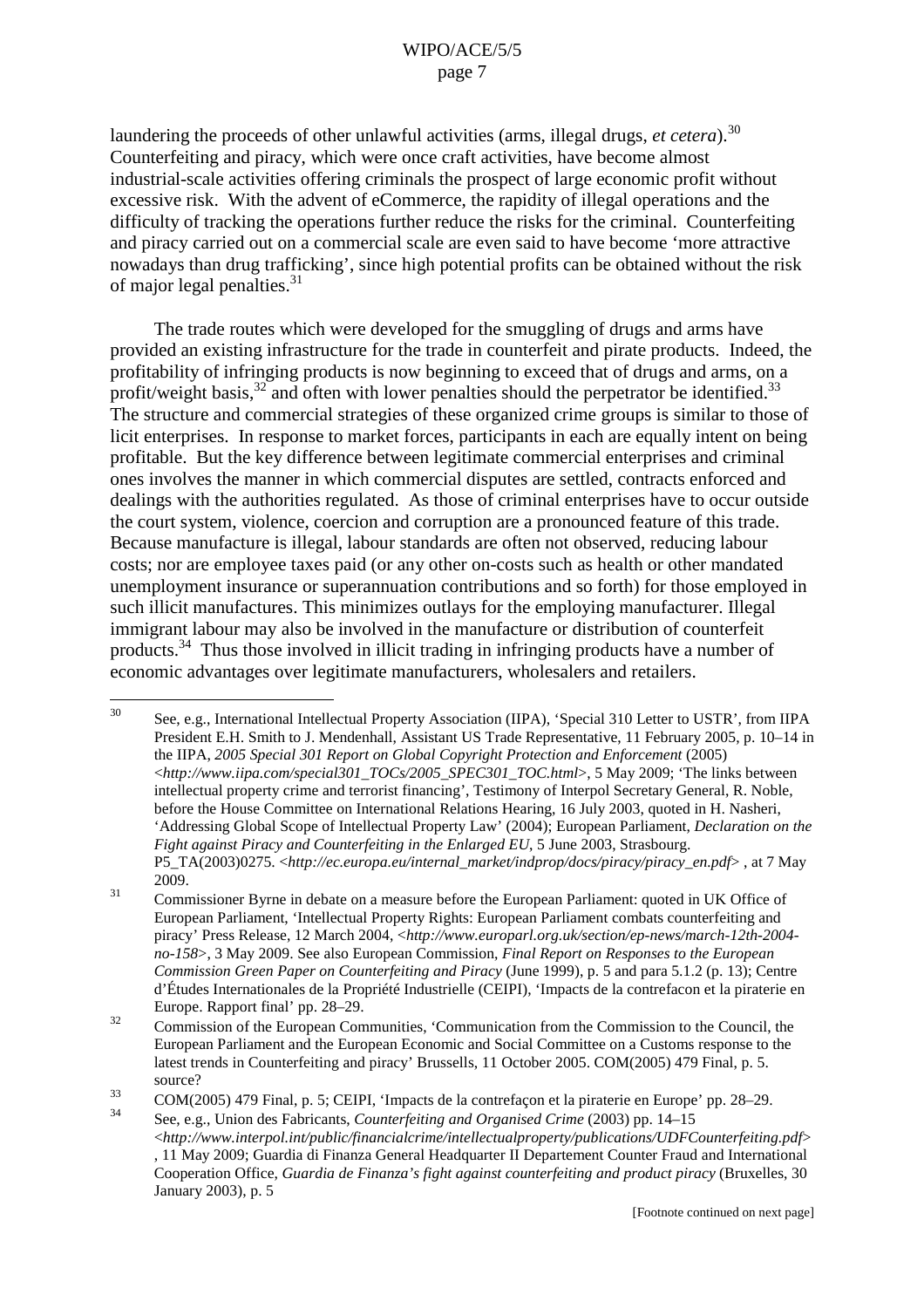This penetration by organized crime of otherwise lawful economic sectors also has a pernicious impact on public morality. As a contraband market develops, it puts significant pressure on retailers to either participate or go out of business. If they decide to participate, they may be forced to do other kinds of business with organized crime.<sup>35</sup> Legitimate businesses see their prices undercut by cheaper contraband products and feel obliged to enter the black market to protect their businesses and their livelihoods. Once they have entered this trade, it becomes difficult to withdraw.

## V. POLICY RESPONSES TO COUNTERFEITING AND PIRACY

The high estimates of both the volume and value of world trade that involves counterfeiting and piracy, as well as its implications for organized crime and terrorism, has resulted in the subject of counterfeiting and piracy assuming a greater importance within various organizations and being placed on the agenda of the annual meetings of the G8 group of countries.

The G8 meeting at Gleneagles, Scotland, in 2005, issued a Statement announcing that the participants would 'take further concrete steps' to:

- strengthen and highlight analysis of the underlying trends, issues and domestic and international enforcement actions;
- promote and uphold laws, regulations and/or procedures to strengthen effective intellectual property enforcement, where appropriate, in areas such as the seizure and retention of suspected counterfeit or pirated goods, the destruction of such goods and the equipment used to produce them, and the use of clear, transparent and predictable judicial proceedings, policies and guidelines related to intellectual property enforcement. 36

This was reaffirmed by the statement issued by the St. Petersburg G8 meeting on 16 July 2006, *Combating IPR Piracy and Counterfeiting* at which the participants declared

[Footnote continued from previous page]

<sup>&</sup>lt;*http://ec.europa.eu/justice\_home/news/information\_dossiers/forum\_prevention\_crime/doc/guardia\_fina nza\_activities\_en.pdf*>, 11 May 2009; IPC Crime Group [UK], Intellectual Property Crime Report, above

n. 59, pp. 13, 20, 31–33, 37–38. <sup>35</sup> See, e.g., Union des Fabricants, *Counterfeiting and Organised Crime* (2003).

<sup>36</sup> G8, *Reducing IPR counterfeiting and piracy through more effective enforcement* (G8 Summit, Gleneagles, 8 July 2005), pp. 1–2 (para 3) <*http://www.g8.utoronto.ca/summit/2005gleneagles/ipr\_piracy.pdf*>, 11 May 2009. Other objects included enhancing 'detection and deterrence of the distribution and sale of counterfeit goods through the internet and combat[ing] online theft', strengthening legislation and building enforcement capacity, as well as improving coordination of anti C&P strategies and boosting cooperation among enforcement personnel; and raising general awareness of the negative impacts of such crime. A Meeting of Experts was also to be convened to 'lay out a work plan' to implement the desired strategies and review progress: [UK] Intellectual Property Office website, G8 (November 2007) <*http://www.ipo.gov.uk/policy/policynotices/policy-notices-g8.htm*>, 11 May 2009.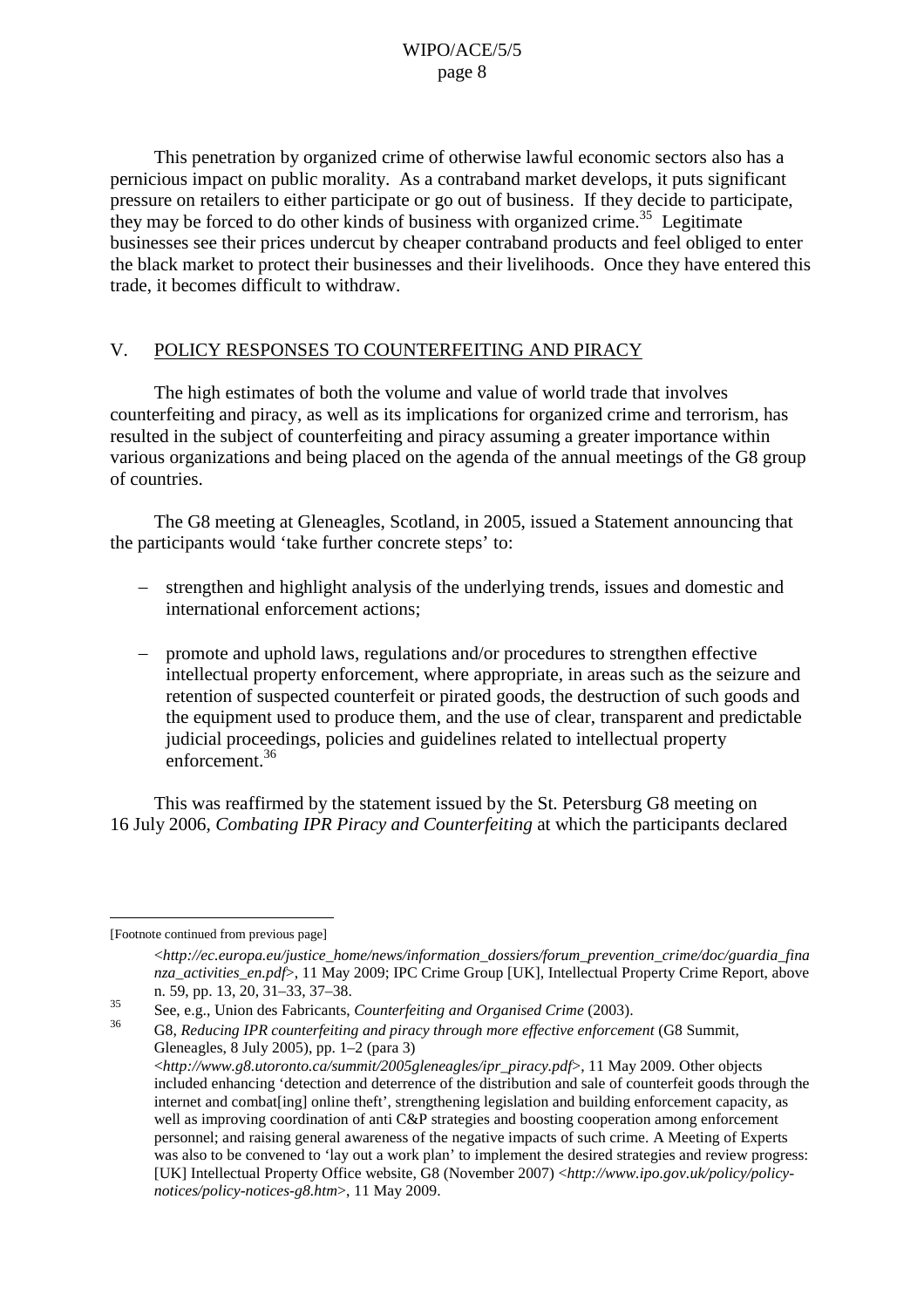that they 'consider it necessary to give priority to promoting and upholding laws, regulations and/or procedures to strengthen intellectual property enforcement'.<sup>3</sup>

Estimates advanced at the 2007 G8 Summit in Heiligendamm prompted the establishment of an Intellectual Property Rights Task Force focusing on anti-counterfeiting and piracy. This body was given the 'urgent responsibility … to determine measures to improve international IPR protection and enforcement, and, most importantly, produce immediate recommendations for future actions that can be reviewed at the next G8 summit'.<sup>38</sup>

At the Second Global Congress on Combating Counterfeiting and Piracy, hosted by Interpol and the WCO at Lyon in November 2005, Japan had proposed a Treaty on non-proliferation of Counterfeits and Pirated Goods, after earlier noting the need for such a measure at the Gleneagles G8 forum in July.<sup>39</sup> Its two central features were proposals for the configuration of the proceeds of IP crimes and the extradition of IP criminals  $^{40}$ confiscation of the proceeds of IP crimes and the extradition of IP criminals.

The Japanese treaty proposal was superseded by the announcement, on 23 October 2007, by Japan, the USA and the EU of negotiations for a plurilateral Anti-Counterfeiting Trade Agreement (ACTA). No draft text of the ACTA has yet been published, but the USTR has identified some of the issues which are under discussion.<sup>41</sup> This includes most of the subjects proposed in the Japanese Treaty, including criminal sanctions such as confiscation of criminal profits.

# VI. CONFISCATION AS AN ENFORCEMENT OPTION

#### 1. International Developments

It has been recognized for some time at the international level that effective confiscation laws are an important measure to counteract crime, particularly organized crime. Recognition of the need for proceeds of crime laws for more general serious crime (including money laundering) came from the 1990 Council of Europe Convention on Laundering, Search, Seizure and Confiscation of the Proceeds of Crime ratified by 46 Member States of the Council. This Convention, amongst other things, required States Parties to enact proceeds of crime laws and cooperate in the tracing and seizure of proceeds across national boundaries.

<sup>37</sup> G8, *Combating IPR Piracy and Counterfeiting* (G8 Summit, St Petersburg, 8 July 2006) para 5

<sup>&</sup>lt;*http://en.g8russia.ru/docs/15.html*>, <sup>11</sup> May 2009. <sup>38</sup> ICC, 'ICC asks G8 task force for concrete plan to fight counterfeiting' Media Release, <sup>13</sup> June <sup>2007</sup> (Paris), quoting ICC Secretary-General, Guy Sebban

<sup>&</sup>lt;http://www.iccwbo.org/bascap/iccbedai/index.html>, 11 May 2009.<br>Hisamitsu Arai, Japan's Perspective on Combating Counterfeiting and Piracy, Presentation to the Third Global Conference on Counterfeiting and Piracy, 30 January 2007, p. 8 <*http://www.wipo.int/export/sites/www/enforcement/en/global\_congress/docs/arai.ppt#285,8,Chronology*

*of New Treaty Proposal*>, 11 May 2009.<br>
Hisamitsu Arai (Secretary-General Intellectual Property Strategy Headquarters, Cabinet Secretariat, Japan), *Japan's Strategy to Combat Counterfeiting and Piracy*, Presentation to the Second Global Conference on Counterfeiting and Piracy, 14 November 2005. See p. 9 *et seq* for PM Koizumi's Proposed Treaty on Non-Proliferation of Counterfeits and Pirated Goods, esp. pp. 15, 17, 19–20, avail Interpol

website <*http://www.interpol.com/default.asp*>, 11 May 2009.<br> *http://www.ustr.gov/assets/Document\_Library/Fact\_Sheets/2009/asset\_upload\_file917\_15546.pdf*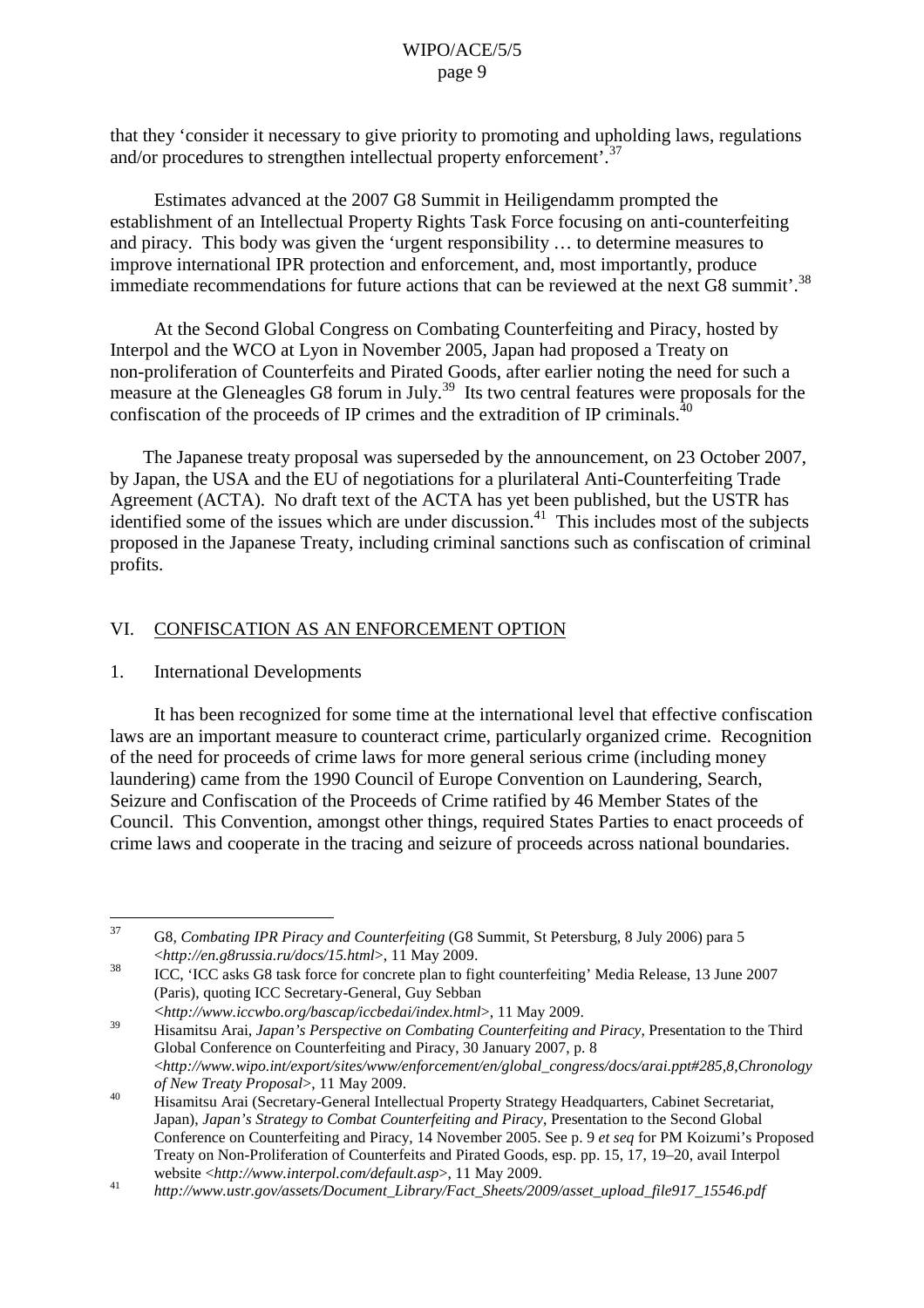More recently there has been the United Nations International Convention against Transnational Organized Crime. This Convention currently has 120 States Parties. Article 12.1 of the Convention provides:

> 1. States Parties shall adopt, to the greatest extent possible within their domestic legal systems, such measures as may be necessary to enable confiscation of:

(a) Proceeds of crime derived from offences covered by this Convention or property the value of which corresponds to that of such proceeds;

(b) Property, equipment or other instrumentalities used in or destined for use in offences covered by this Convention.

The Tampere European Council of 15 and 16 October 1999 expressed the determination that organized crime should be rooted out wherever it occurs and that it would take concrete steps to trace, freeze, seize and confiscate the proceeds from crime. The European Council also called in paragraph 55, for the approximation of criminal law and procedures on money laundering (e.g. tracing, freezing and confiscating funds).

Recommendation 19 of the 2000 action plan approved by the European Council on 27 March 2000 entitled 'The prevention and control of organized crime: a European Union strategy for the beginning of the new millennium<sup> $42$ </sup> required an examination of the possible need for an instrument which, taking into account best practice in the Member States and with due respect for fundamental legal principles, which introduced the possibility of mitigating, under criminal, civil or fiscal law, as appropriate, the onus of proof regarding the source of assets held by a person convicted of an offence related to organized crime.

A Council Framework Decision no.  $2001/500/JHA^{43}$  formulated provisions on money laundering, the identification, tracing, freezing, seizing and confiscation of instrumentalities and the proceeds from crime. This was not considered to be particularly successful and on of 24 February 2005 Council Framework Decision 2005/212/JHA on Confiscation of Crime-Related Proceeds, Instrumentalities and Property. <sup>44</sup> The aim of this Framework Decision was to ensure that all Member States have effective rules governing the confiscation of proceeds from crime, *inter alia*, in relation to the onus of proof regarding the source of assets held by a person convicted of an offence related to organized crime.

2. Objectives of Proceeds of Crime Legislation

The principal objects of the Proceeds of Crimes Acts are: (i) to deter crime by reducing its profitability; (iii) to prevent the reinvestment of proceeds, instruments, benefits in further criminal activity; (iv) to deprive persons of the proceeds of offences, the instruments of offences, and benefits derived from offences; (v) to assist detection and investigation by enabling law enforcement authorities effectively to trace criminal proceeds; (vi) to defray the expense of criminal enforcement; (vii) to compensate society for the harm caused by organized crime; and (viii) in the language of the Home Secretary's Guideline to the UK

<sup>42</sup> **OJ C** 124, 3.5.2000, p. 1.<br>
44 **OJ** L 182, 5.7.2001, p. 1.<br> **OJ** L 68 14.3 2005 p.49.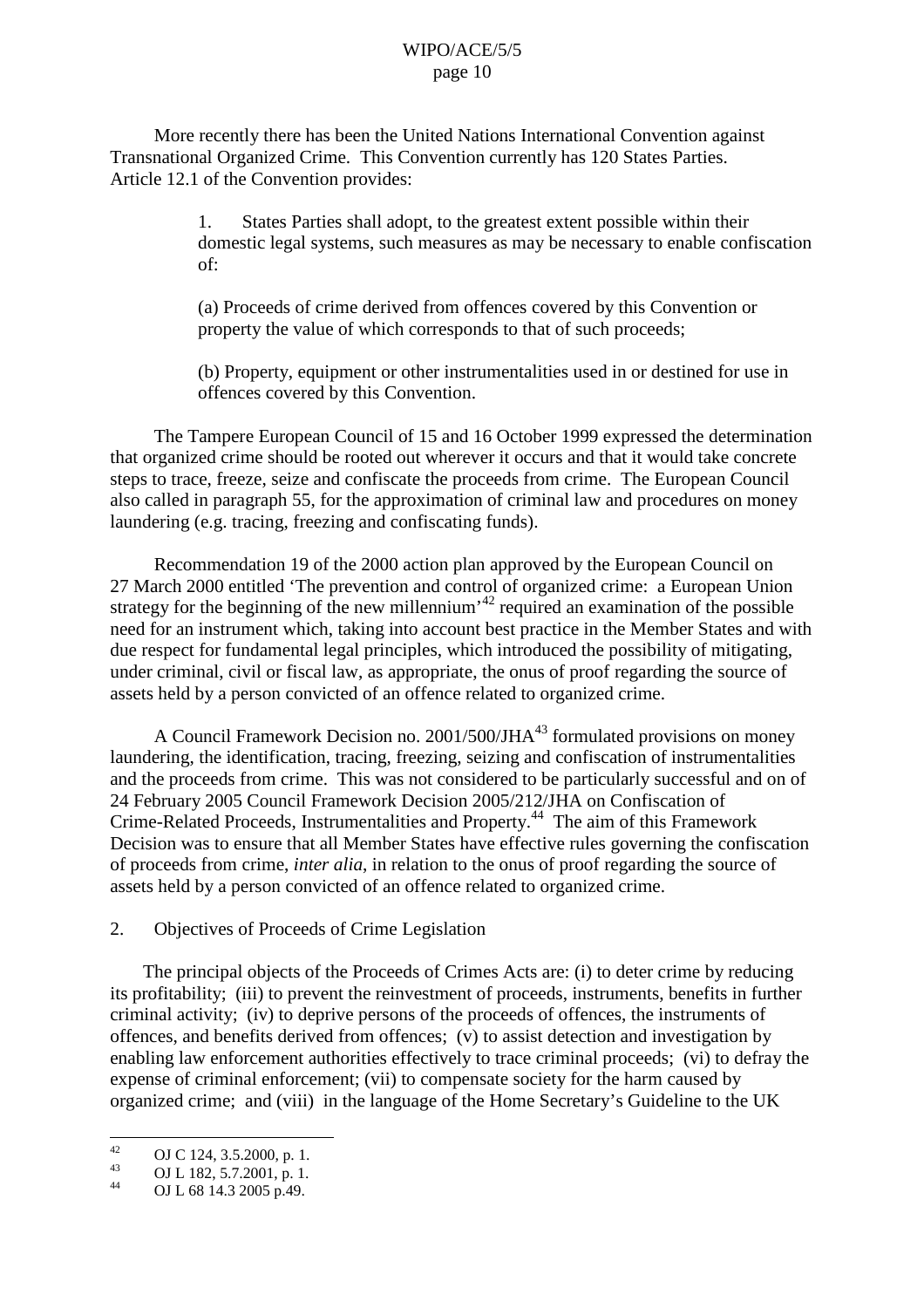Proceeds of Crime Act to keep faith with the vast majority of people who do not commit crimes and who do meet their obligations to the community by paying taxes and acting within the law.

Depriving criminals of their assets can have a greater punitive effect on many of them than going to prison. Confiscating the illicit profits is often the most effective form of punishment and deterrence for those who organize criminal undertakings. This is certainly the case with counterfeiting and piracy, where the rewards from criminality considerably outweigh the risks, given the fairly low fines which are imposed.

Furthermore, with intellectual property crime, as with drug offences, pursuing the dealers in small quantities, such as market traders or salesmen in pubs and cafes is a much less effective use of law enforcement resources than the pursuit of the principal sources of supply. The leaders of criminal enterprises are rarely close to the predicate criminal activities. Underlings can be paid to take those risks. Confiscating the illicit profits is often the most effective form of punishment and deterrence for those leaders.

## 3. Criminal and Civil Confiscation

The Home Secretary's Guideline to the UK Proceeds of Crime Act states that a reduction in crime is best secured by Criminal investigations and proceedings followed by general confiscation. This is referred to generally as Conviction based laws. Conviction-based laws require a criminal charge as a prerequisite to the confiscation of suspected proceeds of crime. In criminal proceedings, because a person's liberty is at risk, the standard of proof is beyond reasonable doubt. However, where a confiscation or forfeiture element has been added to the criminal process, a court will be satisfied on the balance of probabilities that property is the proceeds of crime. It is established that such forfeiture proceedings are to be regarded as civil proceedings. This is partly because in confiscation proceedings the focus is on the property and is quite different from a criminal sanction which targets the person.

However, these laws have not been fully effective. In particular they have failed to impact upon those at the pinnacle of criminal organizations. With advancements in technology and globalization, such persons can distance themselves from the individual criminal acts, thereby evading conviction and placing their profits beyond the reach of conviction based laws. The high criminal standard of proof for conviction can mean there are cases where there are assets that can be linked to criminal conduct but a prosecution would fail because elements of the offence cannot be proved beyond reasonable doubt.

Civil forfeiture laws are a modern development in proceeds of crime laws. They take the form of a civil procedure operating independently of the commission of any criminal offence. The court deprives someone of their property because, although there has been no conviction, it is satisfied on the balance of probabilities that the property is criminally derived. The civil recovery regime is of assistance where criminal proceedings followed by confiscation are not an option for the authorities. Civil recovery might be used if a criminal prosecution or confiscation cannot be brought because of evidential issues. The high criminal standard of proof for conviction can mean there are cases where there are assets that can be linked to criminal conduct but a prosecution would fail because elements of the offence cannot be proved beyond reasonable doubt. Civil recovery can also be effective where the property owner may have died; or is not within the jurisdiction. The argument that such proceedings represent the imposition of a criminal sanction within civil proceedings has been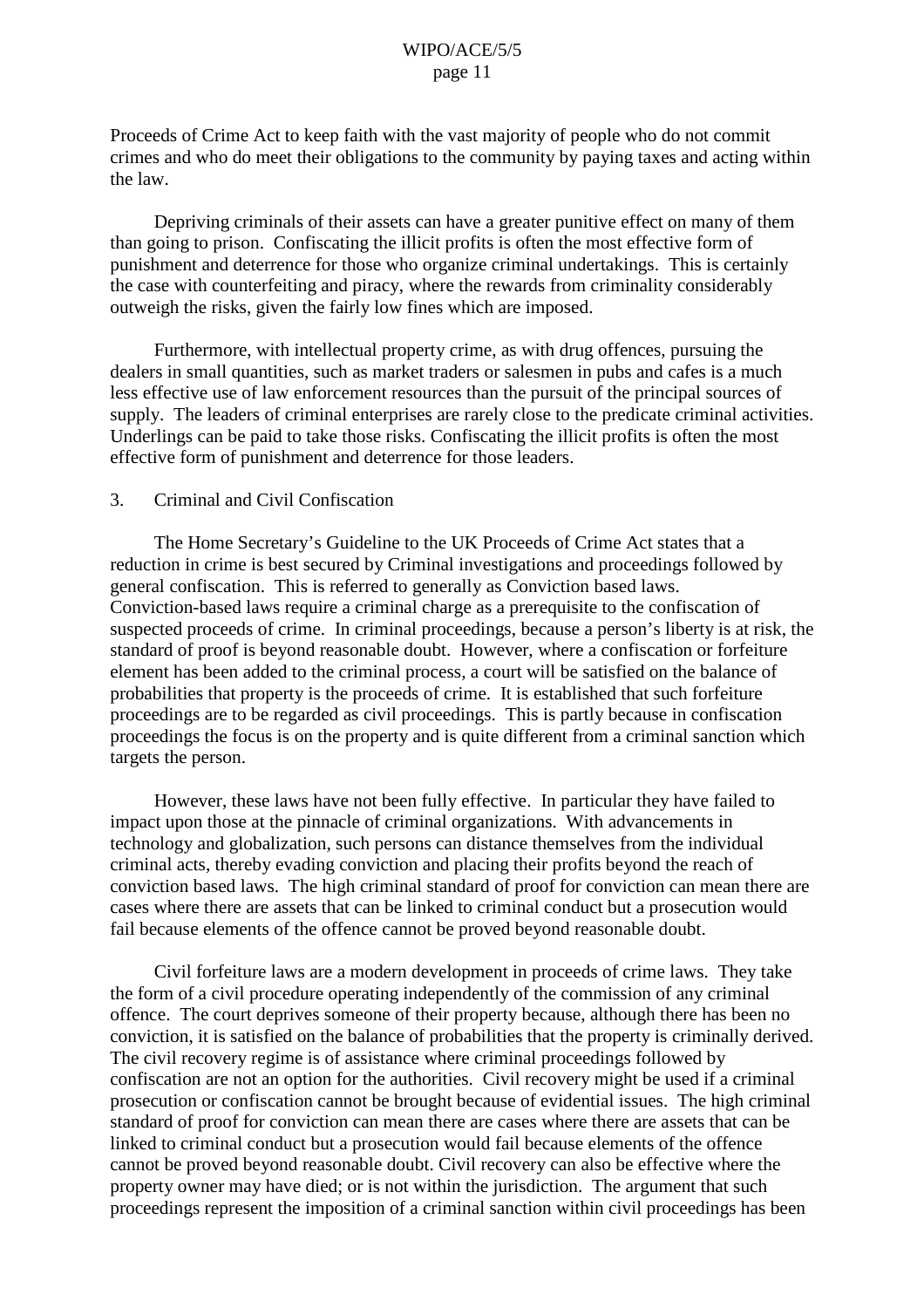discounted by the courts on the basis that the deprived party does not acquire the status of an accused person. Furthermore the enactment of civil forfeiture legislation has been considered by the courts to be a proportionate response to support a compelling public interest and therefore not a violation of the general principle that a person should not be deprived of his possessions.

The United States was one of the first countries to introduce comprehensive civil forfeiture laws to attack organized crime. This occurred in 1970 with the enactment of the federal Racketeer Influenced and Corrupt Organizations (RICO) Statute. The United Kingdom (UK) introduced civil forfeiture in its proceeds of Crime Act 2002. Australia enacted the Proceeds of Crime Act 2002 which came into operation on 1 January 2003, which sets up a regime under which action can be taken to recover the proceeds of crime on the basis of civil proceedings irrespective of whether there is a criminal prosecution. <sup>45</sup> Civil forfeiture laws have also been introduced in Antigua and Barbuda, Fiji, Ireland, South Africa and the Canadian provinces of Ontario, Alberta, Manitoba, Saskatchewan and British Columbia, and in the States and Territories of Australia.

## 3.1 Racketeer Influenced and Corrupt Organizations (RICO) Statute

The RICO statute grew out of a series of US investigations during the 1950s and 1960s into the possibility that a syndicate of Italian–American criminals was penetrating various legitimate industries. The 1967 President's Commission on Law Enforcement and Administration of Justice<sup>46</sup> incorporated an early draft of RICO. The philosophy behind RICO and its subsequent evolution was that "law enforcement must use methods at least as efficient as organized crime's"<sup>47</sup> On October 15, 1970, the Organized Crime Control Act of 1970 became law. Title IX of the Act is the Racketeer Influenced and Corrupt Organizations Statute<sup>48</sup> commonly referred to as the "RICO" statute. The purpose of the RICO statute is the elimination of the infiltration of organized crime and racketeering into legitimate organizations operating in interstate and international commerce.

RICO renders criminally and civilly liable "any person" who uses or invests income derived "from a pattern of racketeering activity" to acquire an interest in or to operate an enterprise engaged in interstate commerce, who acquires or maintains an interest in or control of such an enterprise "through a pattern of racketeering activity," and who, being employed by or associated with such an enterprise, conducts or participates in the conduct of its affairs "through a pattern of racketeering activity". Conviction for a violation of RICO carries severe criminal penalties and forfeiture of illegal proceeds 49 and a person found in a private civil action to have violated RICO is liable for treble damages, costs, and attorney's fees.<sup>50</sup>

RICO has been applied in a number of intellectual property actions. In 1994, trade mark counterfeiting was added to the list of unlawful activities under the money laundering

<sup>45</sup> T. Sherman, *Report on the Independent Review of the Operation of the Proceeds of Crime Act 2002 (Cth),* Canberra, AGPS, 2006.<br><sup>46</sup> President's Commission on Law Enforcement and the Administration of Justice (1967)(Katzenbach

Commission). <sup>47</sup> President's Commission on Law Enforcement and the Administration of Justice, *Task Force Report:*

*Organized Crime*. Washington, DC: U.S. Government Printing Office, 1967, 200.<br>
18 U.S.C. §§ 1961-1968.<br>
18 U.S.C. 1963 (1982 ed., Supp. V).<br>
<sup>50</sup> 18 U.S.C. 1964 (c).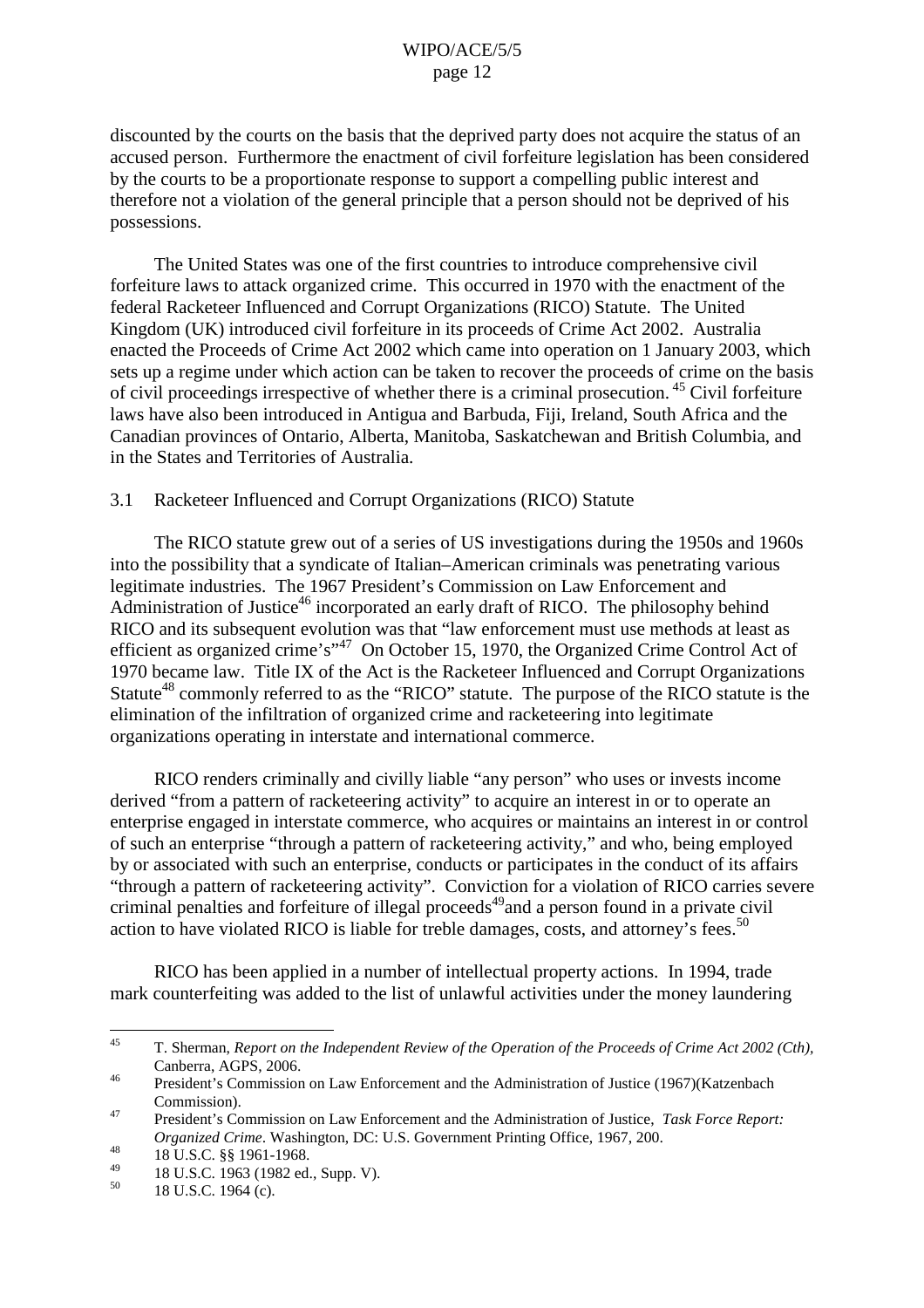statute.<sup>51</sup> Similarly, the Anti-counterfeiting Consumer Protection Act of 1996 made trademark and copyright counterfeiting a predicate offense under RICO. Apparently due to frustration with the usefulness of the Trademark Counterfeiting Act in reducing trademark counterfeiting, Congress amended the RICO statute to enable the government to counter organized criminal activity as a whole "rather than merely react to each crime the organization commits."<sup>52</sup> Similarly, the Anti-counterfeiting Consumer Protection Act of 1996 made copyright piracy a racketeering activity under RICO. <sup>53</sup> In *S.I. Handling Sys., Inc. v. Heisley, <sup>54</sup>* the Court for the Eastern District of Pennsylvania held that the defendant's scheme to misappropriate the plaintiff's trade secrets through multiple mailings and telephone conversations in violation of the mail fraud and wire fraud statutes, established a pattern of racketeering activity.<sup>55</sup> Finally, RICO was applied in an intellectual property context in *Calabrese* v. *CSC Holdings, Inc., <sup>56</sup>* a 2003 case which concerned a cable company allegedly threatened to sue customers of another company, which was selling decoder boxes for "pirating" cable channels, if they failed to pay the cable company a settlement fee. The court held this to be a RICO infringement based on mail and wire fraud to obtain money in misrepresenting that the mere purchase of a descrambler was illegal.

In the USA the perceived association between organized crime and terrorism and the sale by terrorist organizations of pirated and counterfeit products to fund their activities<sup>57</sup> has resulted in Congressional hearings which have addressed, inter alia, the application of RICO and other criminal law instruments to this trade.<sup>58</sup>

As originally conceived, RICO provided for the forfeiture of property where crimes resulted in substantial economic gain for the defendant, such as money laundering<sup>59</sup> but in 2000, Congress enacted the Civil Asset Forfeiture Reform Act (CAFRA)<sup>60</sup> which rendered liable to confiscation the proceeds from any of the crimes upon which a money laundering or RICO prosecution might be based. As with the forfeiture provisions in other countries the intent of Congress was to strip offenders of their economic power.<sup>61</sup>

In the USA, civil forfeiture is considered to be an *in rem* proceeding in which the property is treated as the offender where subject to due process, the guilt or innocence of the property owner is irrelevant, whereas criminal forfeiture proceedings, on the other hand, are *in personam* proceedings, and confiscation is only possible upon the conviction of the owner of the property and only to the extent of defendant's interest in the property.<sup>62</sup> Another aspect

<sup>&</sup>lt;sup>51</sup> 18 U.S.C. § 1956 (c) (7) (D) ( 1994 & Supp. IV 1998).<br>
H. R. REP. No. 104-556, at 2 quoted in Comment, (2001) 38 *Am. Crim. L. Rev.* 971 at 989.<br>
362. Pub. L. No. 104-153, § 3. 110 Stat. 1386 1996 amending 18 U.S.C §

*Property Theft: Links to Terrorism and Terrorist Organizations*, Washington D.C., IACC, June 5, 2003.  $2003$ .<br>International Relations Committee, U.S. House of Representatives Hearings on Intellectual

Property Crimes: Are Proceeds From Counterfeited Goods Funding Terrorism?, Washington

 $\begin{bmatrix} 59 & 18 \text{ U.S.C. } 981, 982. \\ 980 & \text{Pub. L. } 106-185, 114 \text{ Stat. } 202 \text{ (2000)}. \end{bmatrix}$ <br>
See also E. G. Zajac, 'Tenancies by the Entirety and Federal Civil Forfeiture Under the Crime Abuse

Prevention and Control Act: A Clash of Titans, (1993) 54 U. Pitt. L. Rev 553 (1993).<br>See Charles Doyle. CRS (Congressional Report Service) Report RS22005, Crime and Forfeiture, updated May 9, 2007 at CRS-6.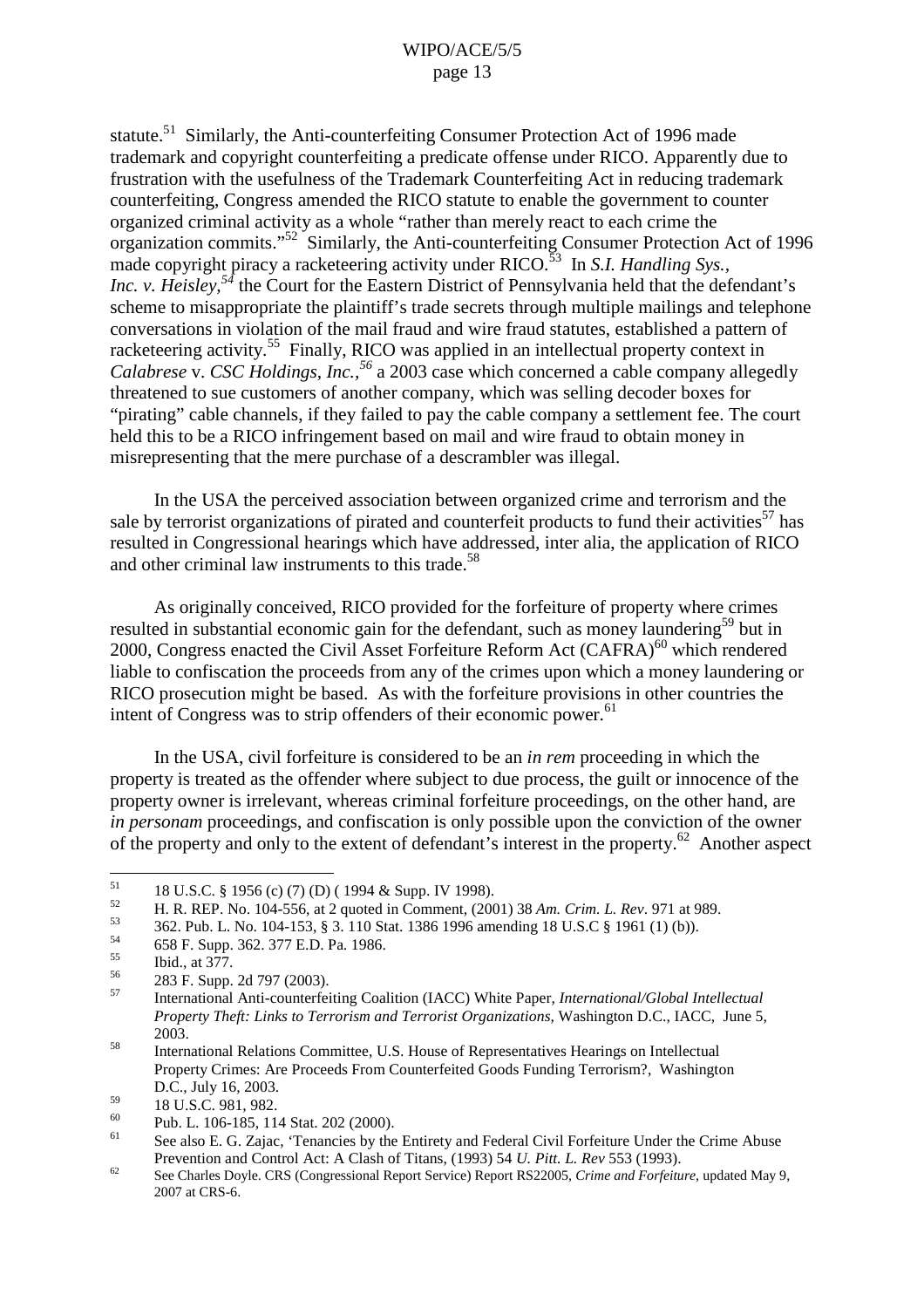of criminal forfeiture is that it is limited to the property involved in the specific offence of which the defendant was convicted,  $63$  whereas civil forfeiture is in the nature of an unjust enrichment action.

Since the civil proceedings are *in rem*, actual or constructive possession of the property by the court is a necessary first step in any confiscation proceeding.<sup>64</sup> Where the seizure of the property causes an undue hardship, such as preventing the functioning of a business, preventing an individual from working, or leaving an individual homeless, CAFRA affords an owner the opportunity to petition the court for release of the property pending the completion of forfeiture proceedings. <sup>65</sup> The government may be entitled to a restraining or protective order to preserve the property pending the completion of forfeiture proceedings.

Administrative forfeiture may be permitted as the first step after seizure in uncontested cases, where the property is worth less than \$500,000. <sup>66</sup> It is estimated that administrative forfeitures account for 80 to 85 percent of the 30,000 federal forfeitures.<sup>67</sup> The procedure requires that those with an interest in the property be notified and given an opportunity to request judicial forfeiture proceedings.<sup>68</sup> If there are no properly filed claims, the property is summarily declared forfeited. Under CAFRA the government must notify those with a property interest of its intent to confiscate within 60 days of seizure, after which the property owner has at least 35 days within which to file a claim and request a judicial hearing.<sup>69</sup> The government has 90 days within which to initiate judicial proceedings after the receipt of a claim. The government has 90 days within which to initiate judicial proceedings after the receipt of a claim. Under CAFRA, the government must establish that the property is subject to confiscation by a preponderance of the evidence.<sup>70</sup>

The grounds for successful challenge to a confiscation action are: (i) the predicate criminal offence did not occur; (ii) the property was not used to commit or to facilitate the commission of a crime; and (iii) the claimant was not aware that the property was being criminally used<sup>71</sup> or that they are a good faith purchasers who were unaware of the taint on the property at the time of its acquisition.<sup>72</sup>

Confiscated property may be transferred by the Federal Attorney General to state, local, and foreign law enforcement agencies to the extent of their participation of in the case.<sup>73</sup> The Department of Justice shared \$367.7 million with state, local and foreign law enforcement agencies in the 2006 fiscal year 2006.<sup>74</sup> However, the most recent Justice Department statistics indicate that criminal forfeiture judgments have surpassed civil forfeiture judgments

<sup>63</sup> See S.D. Cassella, 'Criminal Forfeiture Procedure: An Analysis of Developments in the Law Regarding the Inclusion of a Forfeiture Judgment in the Sentence Imposed in a Criminal Case'

<sup>(2004)</sup>  $3\overline{4}$  Am. J. Crim. Law 55.<br>
United States v. Ursery, 518 U.S. 267, 289 (1996).<br>
<sup>65</sup> 19 U.S.C. 1607.<br>
<sup>67</sup> D. Rabiei, 'Proposed Supplemental Rule G Governing Pretrial Procedures in Forfeiture in Rem Actions' (2 *Federal Lawyer* 41, 42.<br>
<sup>68</sup> 18 U.S.C. 983(a).<br>
<sup>69</sup> 18 U.S.C. 983(a)(1).<br>
<sup>70</sup> 18 U.S.C. 983(c).<br>
<sup>71</sup> 18 U.S.C. 983(d)(2)(A).<br>
<sup>73</sup> 21 U.S.C. 881(e) and 18 U.S.C. 981(e). Doyle, n.38 supra at CRS-14.<br>
<sup>73</sup> 21 U.S.C. 8

*Attorneys Annual Statistical Report: Fiscal Year 2005*, AF Chart 1, 35 (2006), referred to in Doyle, supra at CRS-14.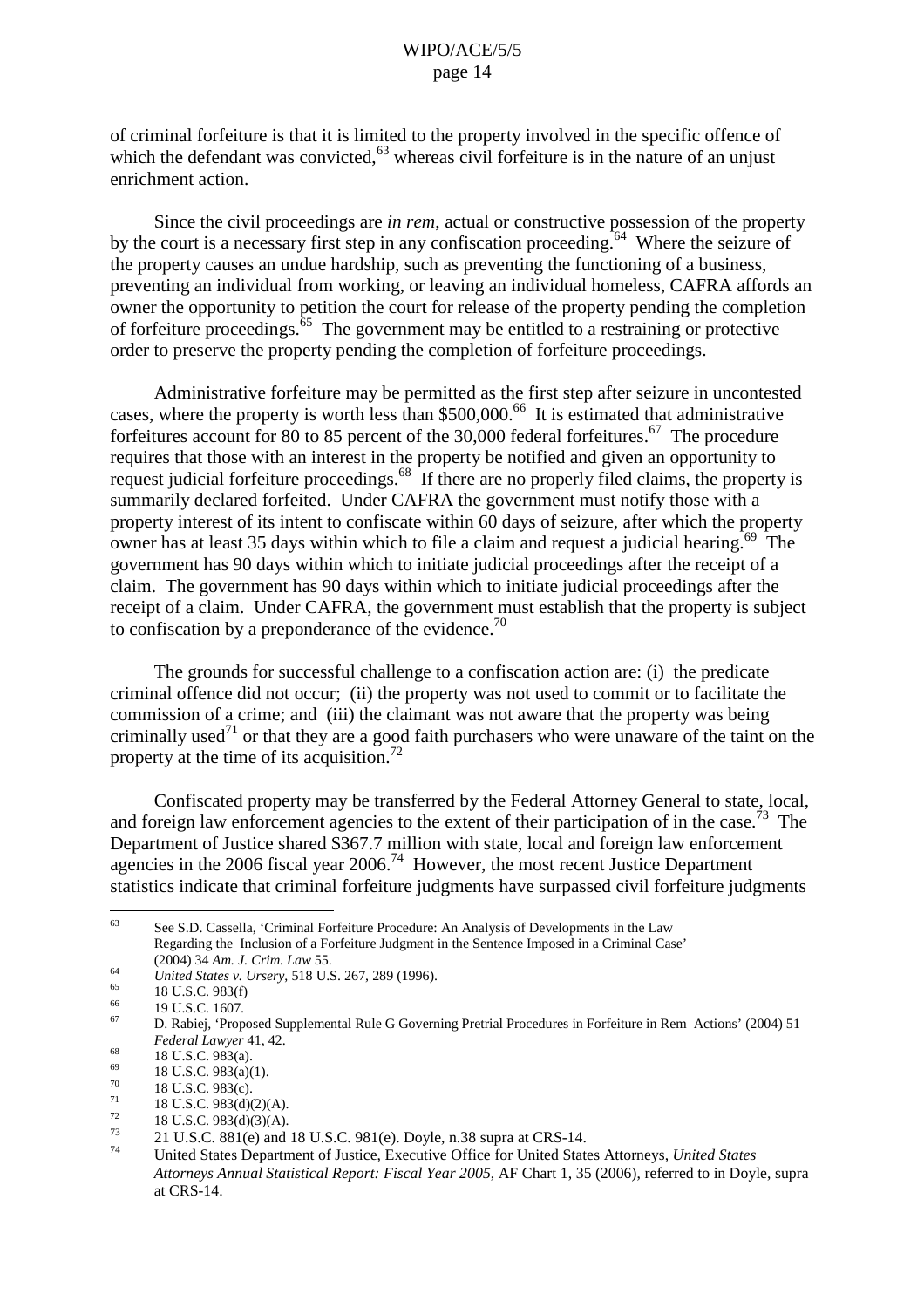every year since 1995 to a point where there are now more than twice as many criminal forfeitures and as civil forfeitures. 75

# 3.2 The UK Proceeds of Crime Act 2002<sup>76</sup>

#### *(a) Background*

The Proceeds of Crime Act 2002 (POCA), came into force on 24 March 2003.<sup>77</sup> This Act followed three reports by the Home Office Working Group on Confiscation<sup>78</sup> which were addressed by the Performance and Innovation Unit (PIU) of the Cabinet Office, which conducted a comprehensive review of proceeds of crime. A particular recommendation of the PIU was the inclusion of civil forfeiture.

Part 2 of the UK Proceeds of Crime Act (POCA) establishes a regime for the confiscation of property in England as a criminal sanction arising from criminal conduct. Parts 3 and 4 establish similar regimes in Scotland and Northern Ireland respectively. S1 of the Act established the Assets Recovery Agency as the body empowered to recover property and cash from those involved in organized criminal activity. Part 5 of the Act enables the enforcement authority to recover, in civil proceedings before the High Court or in Scotland the Court of Session, property or cash obtained through unlawful conduct, or which is intended to be used in unlawful conduct. These provisions are discussed below.

Pursuant to the Serious and Organised Crimes Act 2006, the ARA is to be absorbed into SOCA. It is planned for the power to launch civil recovery proceedings to be extended to the three main prosecutors in England and Wales; the Crown Prosecution Service (CPS), the Revenue and Customs Prosecutions Office (RCPO) and the Serious Fraud Office (SFO).<sup>79</sup>

## (b) *Criminal confiscation provisions*

The criminal confiscation provisions in England are described below. Similar schemes for criminal confiscation are prescribed for Scotland and Northern Ireland. To be liable to criminal confiscation proceedings, s.6 of the POCA provides that the defendant must either have been convicted of an offence in proceedings before the Crown Court, committed to the Crown Court for sentence under the Sentencing Act 2000, ss.3, 4 or 6, or committed to the Crown Court under s.70 of the POCA. Where a defendant is liable to confiscation proceedings, s.6(5) requires the Court to proceed with a view to a confiscation order if it is asked to do so by the prosecutor or by the Director of the Assets Recovery Agency<sup>80</sup>, or if the court believes that "it is appropriate for it to do so".

In order to proceed, the Crown Court must first decide whether the defendant has a "criminal lifestyle" and if it decides that he does have such a lifestyle, it must decide whether

 $\frac{75}{76}$  Ibid.

The following section is derived from L. Blakeney and M. Blakeney, 'Counterfeiting and Piracy—<br>Removing the Incentives through Confiscation' [2008] *European Intellectual Property Review* 348-356.

Removing the Incentives through Confiscation' [2008] *European Intellectual Property Review*<br>By the Proceeds of Crime Act 2002 (Commencement No.5, Transitional Provisions, Savings and<br>Amendment) Order 2003 (SI 2003, No. 33

Report on the Drug Trafficking Offences Act 1986, May 1991; Report on Part IV of the Criminal *Justice Act 1988*, November 1992; and *Criminal Assets*, November 1998.<br>Serious Crime Bill. Now the Serious Organized Crime Agency (SOCA).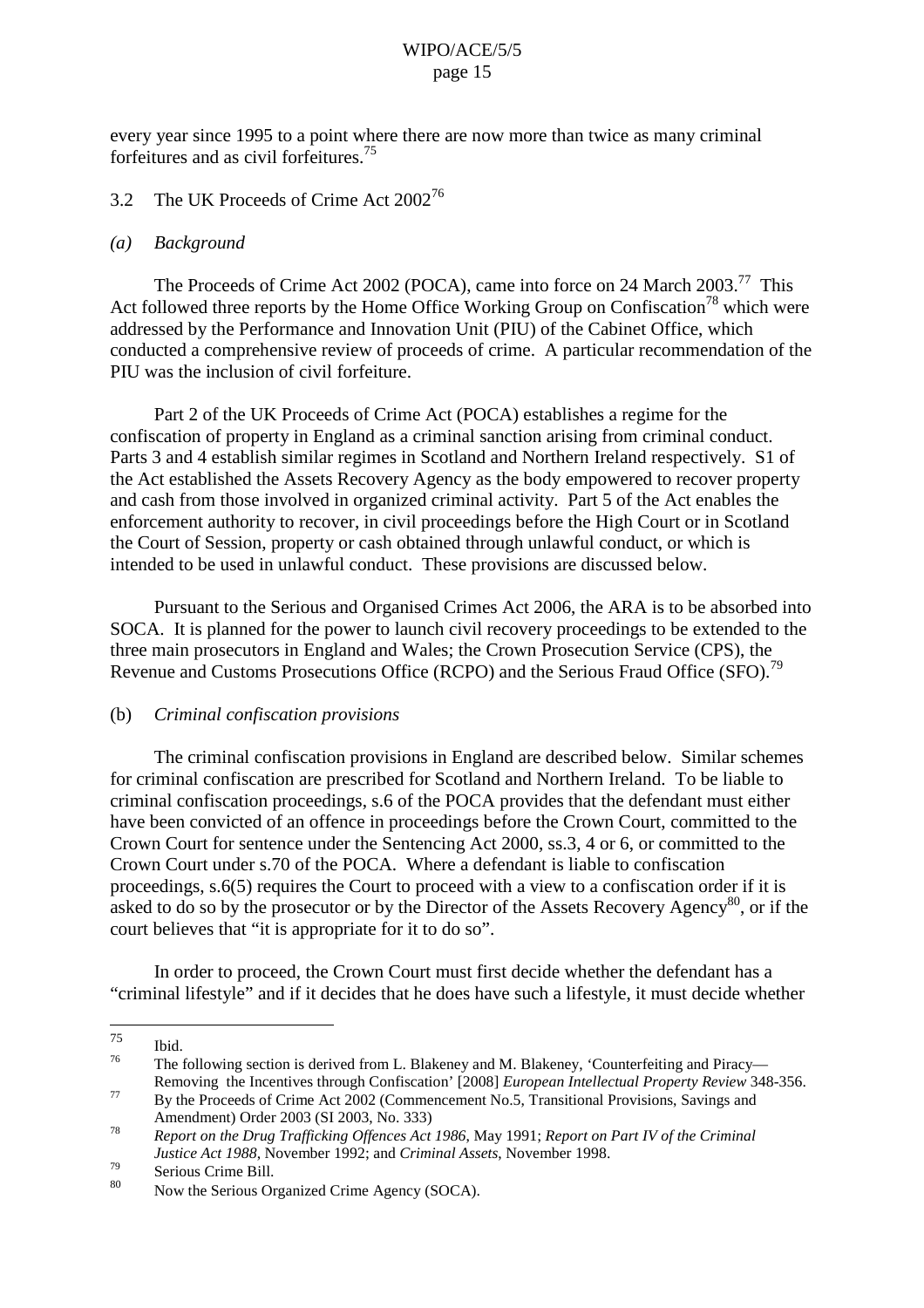he "has benefited from his general criminal conduct". If it decides that he does not have a criminal lifestyle it must decide whether he "has benefited from his particular criminal conduct". If the court decides that the defendant has benefited from the conduct referred to it, S.6(5) requires the court to: (a) decide the recoverable amount, and (b) make an order (a confiscation order) requiring him to pay that amount.

It can be seen that there are two key concepts: "criminal lifestyle", and "criminal conduct" – general or particular.

"Criminal lifestyle" is defined in s.75. That section provides that a person has a criminal lifestyle if either convicted of one of the offences specified in Schedule 2 to the POCA, or the offence constitutes "conduct forming part of a course of criminal activity", or was committed over a period of at least six months and the defendant has benefited from the activity.

Among the offences listed in schedule 2 are a number concerned with copyright and trade marks. Specifically, clause 7 of the schedule refers to:

(1) An offence under any of the following provisions of the Copyright, Designs and Patents Act 1988 (c. 48)-

- (a) section 107(1) (making or dealing in an article which infringes copyright);
- (b) section 107(2) (making or possessing an article designed or adapted for making a copy of a copyright work);
- (c) section 198(1) (making or dealing in an illicit recording); and
- (d) section 297A (making or dealing in unauthorized decoders).

(2) An offence under section 92(1), (2) or (3) of the Trade Marks Act 1994 (c. 26) (unauthorized use etc of trade mark).

Omitted from schedule 2 are offences concerning other categories of intellectual property such as patents, industrial designs, layout designs of integrated circuits and plant variety rights.

Conduct forms part of a course of criminal activity in two situations described in s.75. First, the defendant must have benefited from the conduct and in the course of the proceedings, in which he was convicted, he was convicted of three or more other offences and each of them constituted conduct from which he benefited. The second possibility is that the defendant has benefited from the conduct and in the period of six years ending with the day when the proceedings in which he was convicted were commenced, he was convicted on at least two separate occasions of an offence constituting conduct from which he benefited. Section 75(4) requires the relevant benefit to be worth at least £5000.

If the court decides that defendant has a criminal lifestyle it must decide whether he "has benefited from his general criminal conduct" General criminal conduct is all of the defendant's criminal conduct. A defendant benefits from criminal conduct if he or she obtains property as a result of, or in connection with that conduct. If a defendant benefits from conduct, the benefit is the value of the property or pecuniary advantage obtained. The court then moves to calculate the defendant's benefit from his conduct.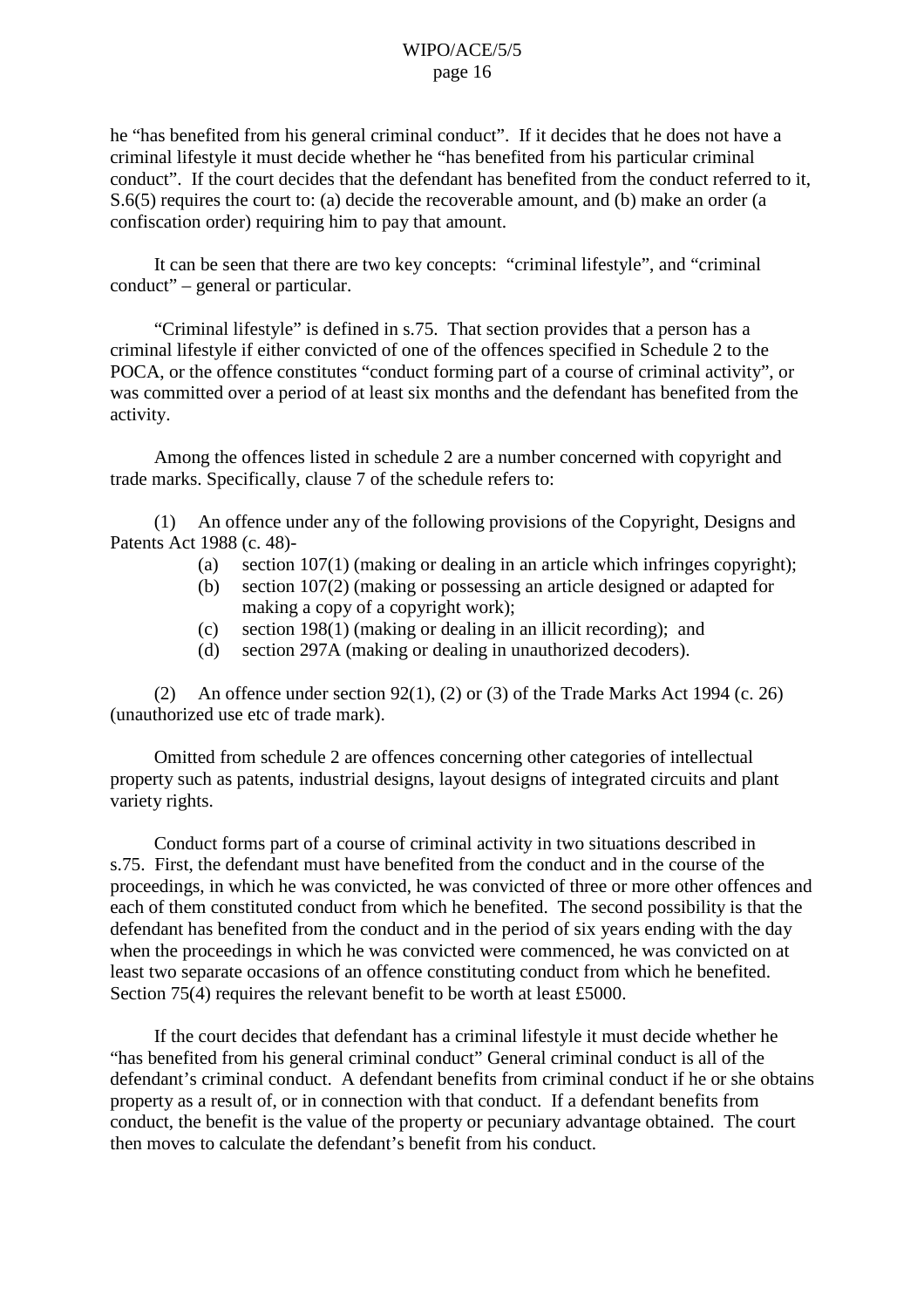For the purpose of deciding the quantum of the benefit from such conduct the Court must make four assumptions: (i) any property transferred to the defendant within the period of six years ending on the day that proceedings were commenced, was obtained as a result of the defendant's criminal conduct; (ii) any property held by the defendant at any time after the date of conviction was obtained as a result of the defendant's general criminal conduct; (iii) any expenditure incurred by the defendant within a period of six years ending with the date on which proceedings were commenced, was met from property obtained as a result of the defendant's general criminal conduct; and (iv) any property obtained or assumed to have been obtained by the defendant was free of any other interest in the property.

The court must not make these assumptions where it would be incorrect, or there would be a serious risk of injustice.<sup>81</sup> The burden of showing that an assumption is incorrect would appear to fall on the defendant.<sup>82</sup>

If the court decides that the defendant does not have a criminal lifestyle, it must then decide whether the defendant has benefited from his "particular criminal conduct". This is defined as "all his criminal conduct" which constitutes "the offence or offences concerned", or "offences of which he was convicted in the same proceedings as those in which he was convicted of the offences concerned" or "offences which the court will be taking into consideration in deciding his sentence for the offence or offences concerned".

In determining whether the defendant has benefited from his "particular criminal conduct" the court may not make any of the assumptions listed in s.10, but s.18 permits it to order the defendant to give the court "information specified in the order" and if the defendant fails to comply, s.18(4) permits the court to "draw such inference as it believes is appropriate" from this non-compliance. There is no restriction in the kind of information which may be specified in the order.

Section 6(7) provides that any question arising in connection with whether the defendant has a criminal lifestyle or has benefited from his criminal conduct is determined on a "balance of probabilities". Having calculated the benefit the Court then moves to determine the recoverable amount. Generally, the "recoverable amount" under the Act is an amount equal to the defendant's benefit from his criminal conduct<sup>83</sup> and the court must make an order for that amount unless either the defendant shows that the "available amount" is less.

Section 9 provides that the "available amount" is the aggregate of all "free property held by the defendant at the time the confiscation order is made and of all "tainted gifts"<sup>84</sup>. Free property is that property held by the defendant minus the total amount of "obligations which then have priority. The next calculation is the value of all "tainted gifts." A "gift" includes any transfer of property for a consideration of significantly less than the value of the property transferred at the time of the transfer. The definition of a tainted gift is much wider if the defendant has a criminal lifestyle. A gift made by a defendant who has been held to have a criminal lifestyle, is considered by s.77 to be tainted if it can be shown to be a gift of property which was obtained by the defendant as a result or in connection with his general criminal

<sup>&</sup>lt;sup>81</sup> POCA s.10(6).<br>
<sup>82</sup> Archbold, London, Sweet and Maxwell, 2006, 5-535.<br>
POCA s.7(1).<br>
<sup>84</sup> Defined in POCA s.77.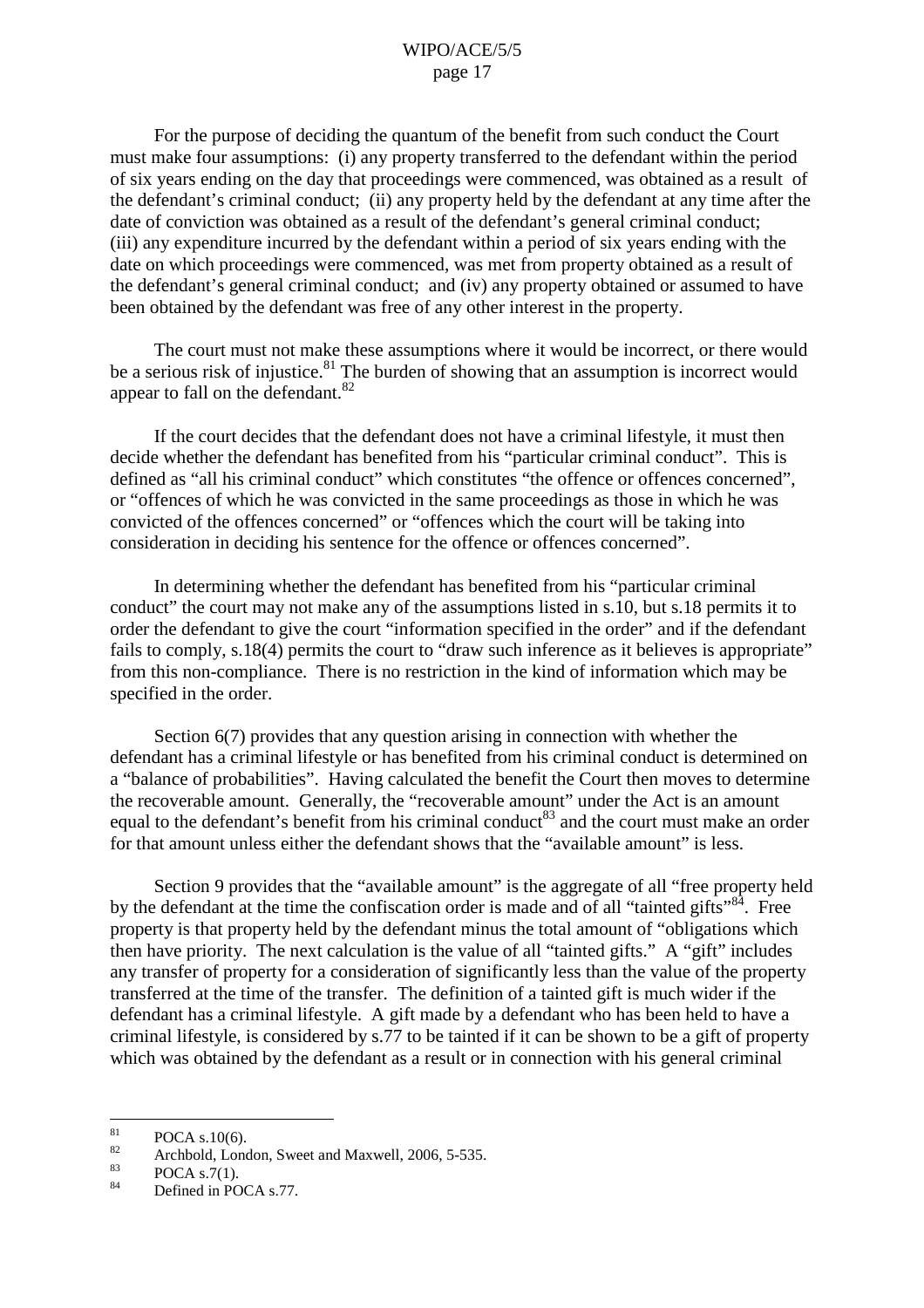conduct.<sup>85</sup> A tainted gift (if the defendant does not have a criminal lifestyle and the court is therefore concerned with calculating his particular criminal conduct) is a gift made by the defendant at any time after the date on which the offence concerned was committed or the earliest date if there are two or more offences.

Sections 40-49 POCA provide for the making of restraint orders to prohibit any person dealing with any "realisable property." "Realisable property" is any "free property" wherever situated, held by the defendant or by the recipient of a tainted gift.<sup>86</sup> The value of the property is the market value of the defendant's interest at that time.<sup>87</sup>

Where there is reasonable cause to believe that the alleged offender has benefited from his criminal conduct a restraint order preventing the restrained person from dealing with his property so as to dissipate its value can be made against the defendant. A defendant will be restrained from dealing with all of his assets ("general restraint") if the prosecutor is going to ask the court to decide whether the defendant has a criminal lifestyle and has benefited from general criminal conduct.

If the prosecutor is not alleging that the defendant has a criminal lifestyle and the court is going to be asked to decide whether the defendant has benefited from his particular criminal conduct, a defendant will be restrained from dealing with specific assets which together total in value the amount of his benefit from particular criminal conduct ("specific restraint"). An application for an order is made by the Crown Court on application by the prosecutor, Director of the Assets Recovery Agency, or by an accredited financial investigator. The application may be made *ex parte* to a judge in chambers. 88

#### *(c) Civil confiscation provisions*

Part 5 of POCA introduces the possibility of civil recovery proceedings against criminally derived assets. Section 240 POCA provides that the purpose of Part 5 is to enable the enforcement authority to recover, in civil proceedings property or cash obtained through unlawful conduct whether or not any criminal proceedings have been brought for an offence in connection with the property.

Recoverable property is defined in s.304 as property obtained through unlawful conduct and includes property which has been disposed of to another, or property which has been obtained in its place, or where mixed with other property and any accrual in the value of such property. Unlawful conduct is defined in s.241 as "conduct occurring in any part of the United Kingdom is unlawful conduct if it is unlawful under the criminal law of that part" or conduct which occurs in a country outside the United Kingdom and is unlawful under the criminal law of that country, and if it occurred in a part of the United Kingdom, would be unlawful under the criminal law of that part. Section 241(3) provides that the court must decide on a balance of probabilities whether it is proved that any matters alleged to constitute unlawful conduct have occurred, or that any person intended to use any cash in unlawful conduct.

<sup>85</sup> POCA s.78(1).<br>
86 POCA s.84(1).<br>
88 POCA s.42.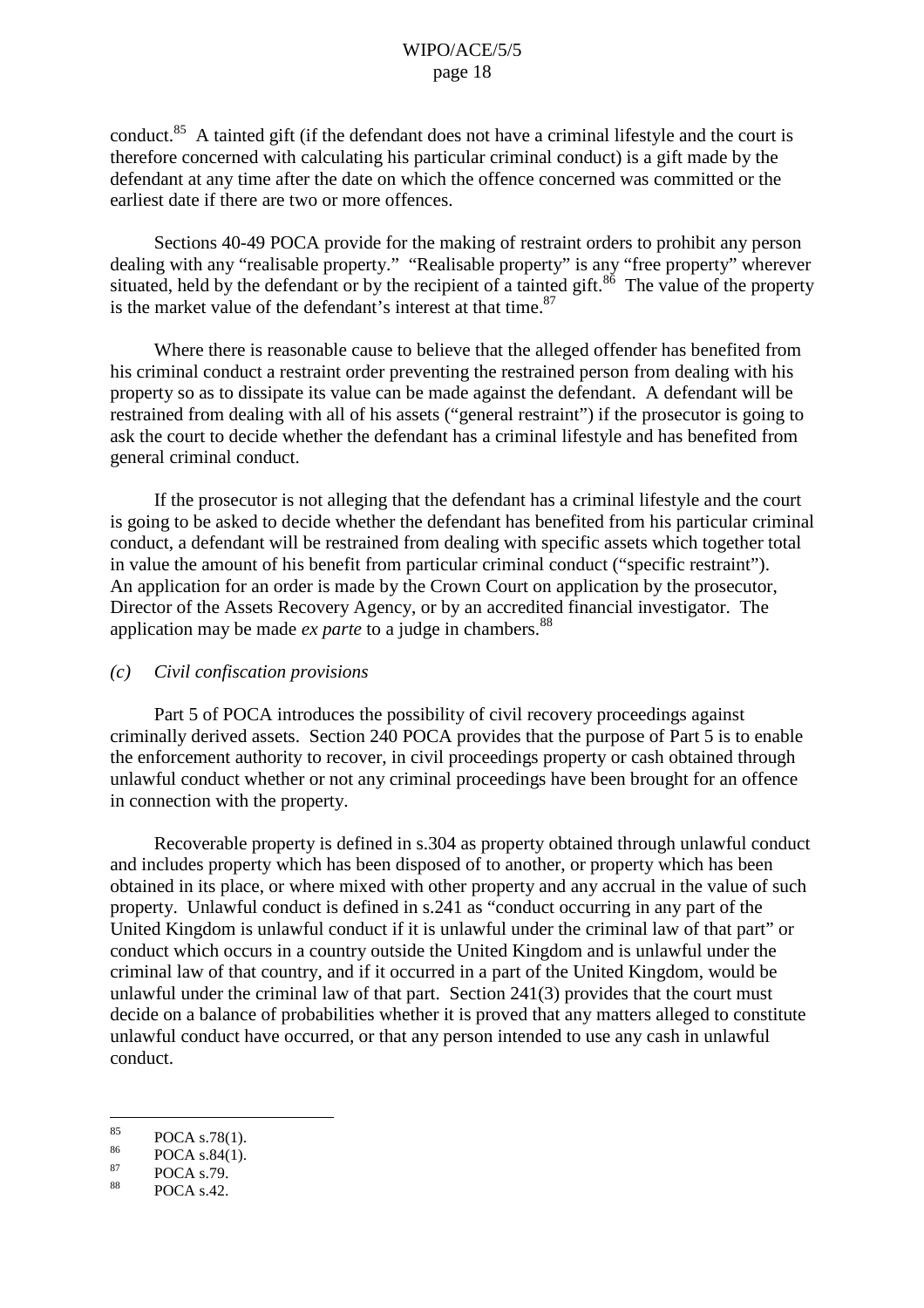Property will cease to be recoverable in the exceptions outlined in s.305, notably where the person who obtains it does so in good faith, for value and without notice that it was recoverable property, or obtains it pursuant to a judgment in civil proceedings.

Proceedings for a recovery order may be taken by the enforcement authority against any person who the authority thinks holds recoverable property and on any other person who the authority thinks holds any associated property which the authority wishes to be subject to a recovery order. Where the enforcement authority may take proceedings for a recovery order, the authority may apply to the court for an interim receiving order.

If the court is satisfied that any property is recoverable, the court must make a recovery order under s.266 POCA, provided that it is just and equitable to do so and is incompatible with any of the Convention rights (within the meaning of the Human Rights Act 1998 (c. 42)).

Some £230million have been recouped from criminals from 2004-2006.<sup>89</sup> Assets Recovery Agency (ARA) website refers to a number of POCA actions in which confiscation orders were obtained.<sup>90</sup> Yet the experience in the UK of civil recovery has not been an unmitigated success. Civil recovery litigation is both slow and expensive and the number of cases concluded has been the relatively small compared to the number of cases in which a settlement between the parties has been reached. Proving the criminal origin of property is an expensive task. Confiscation of criminal assets is, by comparison, a less expensive mechanism to operate. This is because the prosecution does not need to prove during a confiscation hearing that particular property has an illicit origin. Often statutory assumptions prove the figure by which the defendant has benefited and the court then makes a simple calculation of the defendant's net worth. As we will see some civil forfeiture laws in Australia have overcome this.

#### 3.3 Australia

#### *(a) Introduction*

In Australia, consideration of the introduction of proceeds of crime legislation arose out of a series of royal commissions of inquiry in the 1970s and 1980s into the involvement of organized crime in clubs, drug trafficking and in the unions.<sup>91</sup> In each case, the Royal Commissioner recommended the targeting of the ill-gotten gains of organized criminals. In tandem with the States and Territories, the Australian Federal Government introduced the Proceeds of Crime Act 1987 as a conviction-based statute. State and Territory criminal trial courts were conferred power to order the forfeiture of property that constitutes either the proceeds of a particular crime or is property used in, or in connection with, the commission of that crime. The confiscation regime applied to all indictable offences against Commonwealth law. It should be noted in the context of intellectual property offences that all of Australia's intellectual property laws are enacted by the Federal Parliament. Forfeiture under the Act

<sup>89</sup> Secretary of State for the Home Department, *New Powers Against Organised and Financial Crime*, July <sup>2006</sup> Cm 6875. <sup>90</sup> *http://www.assetsrecovery.gov.uk/MediaCentre/SpecialEditions/2006/240206SE.htm*

<sup>&</sup>lt;sup>91</sup> "Moffitt" Royal Commission of Inquiry in Respect of Certain Matters Related to Allegations of Organised Crime in Clubs, 15 August 1974; "Williams" Australian Royal Commission of Inquiry in Relation to Drugs, 1980; "Stewart", Australian Royal Commission of Inquiry in Relation to Drug Trafficking, 1983; Royal Commission on the Activities of the Federated Ship painters and Dockers Union, Final Report, 26 October, 1984.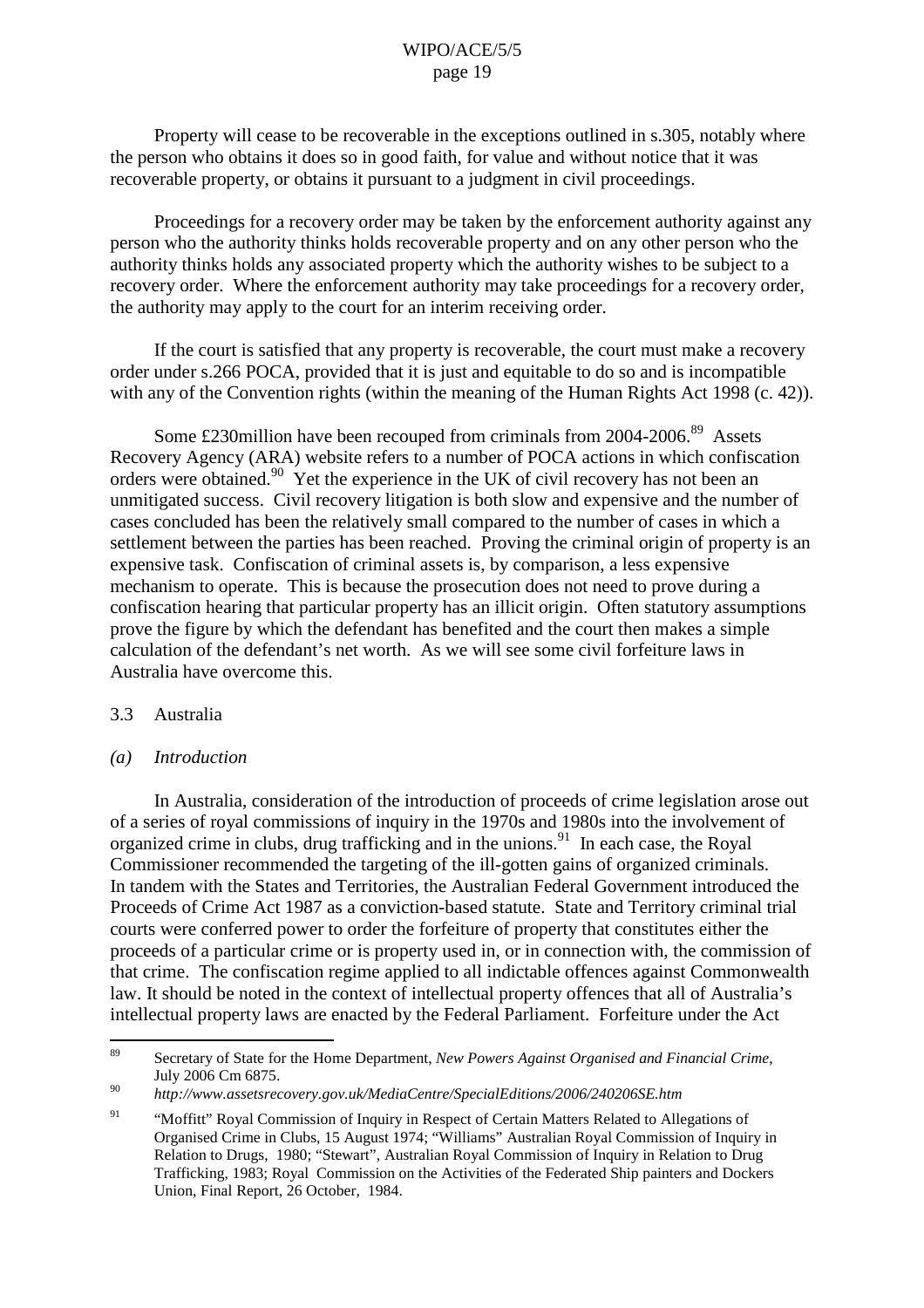could only be precipitated by conviction for the particular offence. Evaluations of the 1987 law were critical of its effectiveness. Freiberg and  $Fox<sup>92</sup>$  estimated that assets confiscated under the proceeds of crime legislation average between A\$10 and A\$13 million per year.<sup>93</sup> This was considered to be less than one percent of crime profits..

Three State Parliaments, however, introduced civil forfeiture laws. In New South Wales the Drug Trafficking (Civil Proceedings) Act 1990, which was limited to serious drug offences, introduced a scheme for civil forfeiture. This was extended in 1997 by the Criminal Assets Recovery Act (CARA) to other forms of serious criminal activity involving an offence punishable by five year's imprisonment. Under CARA, the New South Wales Crime Commission (NSWCC) can apply *ex parte* for a restraining order in respect of specified property (i) owned or effectively controlled by a person suspected of having engaged in serious criminal activity; and/or (ii) of third persons suspected to having been derived from the serious criminal activity of a defendant. The assets will be restrained for up to 48 hours, during which the NSWCC may apply for a forfeiture order. To secure this order it must prove on the balance of probabilities that the defendant was engaged in some form of serious criminal activity in the previous six years. Another remedy under CARA is for a proceeds assessment order which requires the court to assess and secure the gross value of proceeds derived from any illegal activities undertaken by the defendant during the previous six years. Rebuttable presumptions provide that any expenditure or increases in assets during this period were financed from crime. Amounts received under CARA are paid into the Confiscated Proceeds Account and can be used for the administration of the Act, compensating victims, enhancing law enforcement and funding rehabilitation and education programmes.

The most far-reaching civil confiscation statute is the Western Australian Criminal Property Confiscation Act 2000 which provides for civil confiscation of "unexplained wealth". Where a court finds that it is more likely than not that the total value of a person's wealth is greater than the person's lawfully acquired wealth, it must make an unexplained wealth declaration requiring the person to pay an amount equal to the excess. Wealth is presumed to have been unlawfully acquired unless the person proves otherwise on the balance of probabilities. The court may order the confiscation of all property owned, effectively controlled or given away by a convicted drug trafficker. Under the WA Act, where a court finds it more likely than not that a person committed any offence punishable by imprisonment for two years or more, it is required to assess the value of the benefits derived from the offence and the value of the property used in connection with the commission of the offence and this amount is paid to the State. Property of that person is considered on the balance of probabilities to have been derived from the commission of that offence. Finally, the WA Act provides for freezing orders in relation to the property of a person against who an application for confiscation is made. After 28 days, property subject to a freezing order is automatically confiscated unless an objection is filed. By the end of the financial year 2005 property worth \$AUD53m. had been frozen. 94

A review of the effectiveness of the confiscation laws was reviewed by the by the Australian Law Reform Commission (ALRC).<sup>95</sup> The Commission concluded that

<sup>&</sup>lt;sup>92</sup> A Freiberg and R Fox, 'Evaluating the effectiveness of Australia's confiscation laws', (2000) 33

Australian and New Zealand Journal of Criminology 239.<br>
1. McGinty, Answer to Question without Notice, No 320,  $37^{\text{th}}$  WA Parliament, Assembly,  $28^{\text{th}}$  June 2005.<br>
1. McGinty, Answer to Question without Notice, No 3

<sup>1987&#</sup>x27;, Report No. 87. Canberra, AGPS, 1999.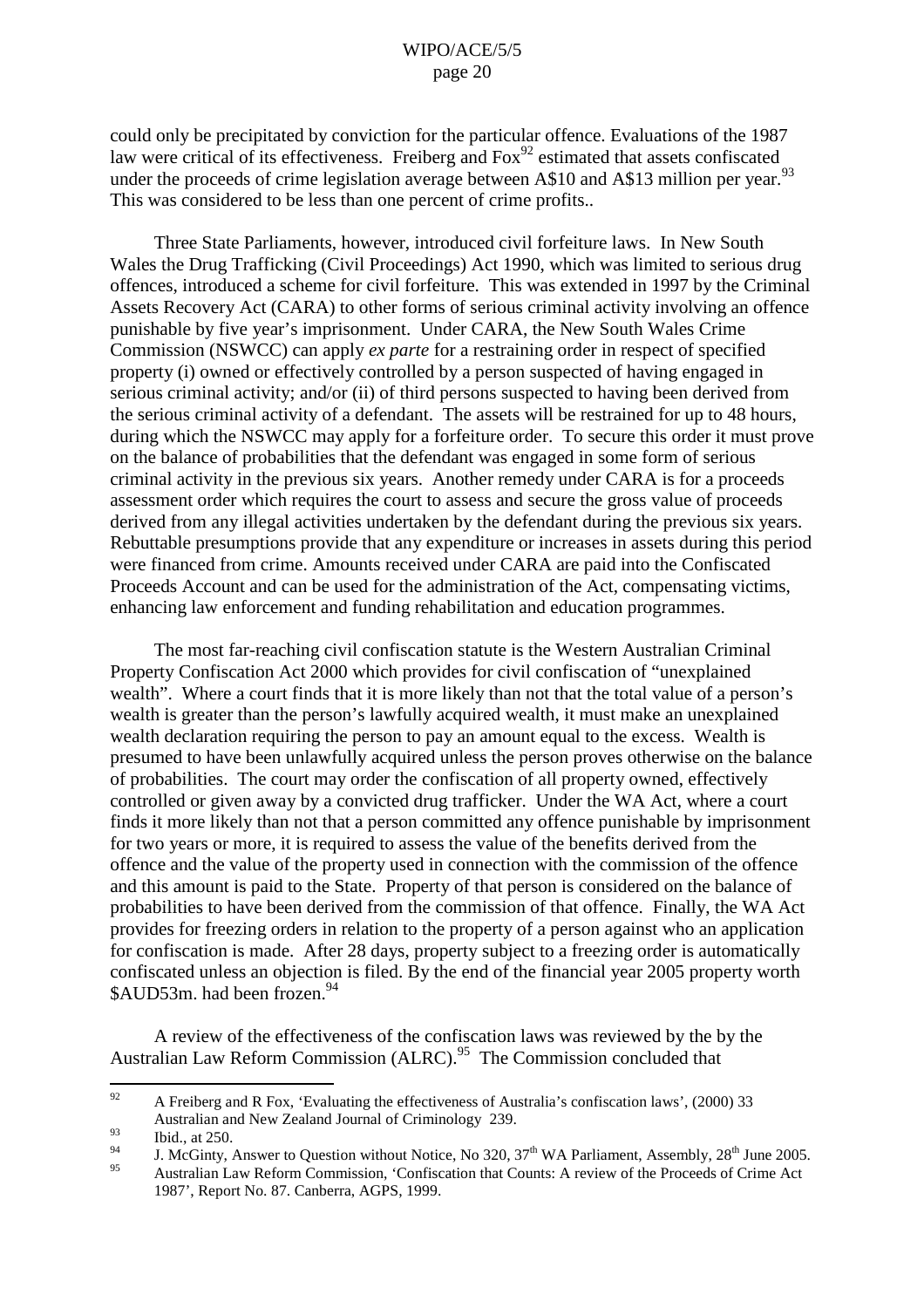Commonwealth conviction based laws were inadequate. It identified the principal shortcoming of the law to be the need to secure a conviction for a predicate offence in order to trigger the forfeiture regime, observing that various submissions referred to cases where, although the evidence was inadequate to secure a conviction, but "available material pointed strongly to involvement in criminal activity and consequent unjust enrichment."<sup>96</sup> As a consequence of this review the 1987 Act was replaced by the Proceeds of Crime Act 2002 (Cth) ("the Act") which established a civil forfeiture regime confiscating unlawfully acquired property, without first requiring a conviction, in addition to the conviction-based confiscation regime

## *(b) Proceeds of Crime Act 2002 (Cth)*

This Act establishes a scheme to confiscate the proceeds of crime by setting out in Chapter 2 processes by which confiscation can occur and in Chapter 3 ways in which Commonwealth law enforcement agencies can obtain information relevant to these processes. The confiscation scheme provides for:

- restraining orders which prohibit the disposal or dealing in property the subject of the order;
- forfeiture orders which forfeit property to the Commonwealth:
- pecuniary penalty orders (PPO) which require payment of amounts based on benefits derived from crime; and
- literary proceeds orders (LPO) which require payment of amounts based on literary proceeds of crime.

Section 315(1) makes it clear that applications for confiscation orders are not criminal proceedings. Furthermore, the rules of construction and evidence applicable to criminal proceedings do not apply such applications. Unlike the UK there is no independent civil enforcement authority and the Commonwealth DPP conducts all proceedings under the Act for restraining orders, forfeiture orders and PPO.

The restraint of property suspected of being the proceeds or instrument of crime is a crucial part of the forfeiture regime. An application for a restraining order will often be the first step in forfeiture proceedings, and may occur before the investigation is complete. An application for forfeiture is able to be made at either the time the application for the restraining order is heard or at a later time.

The Act makes differing provision depending on whether the crime is a serious offence or an indictable one. A serious offence includes an indictable offence punishable by imprisonment for 3 or more years, unlawful conduct by a person that causes, or is intended to cause, a benefit to the value of at least \$10,000 for that person or another person; or a loss to the Commonwealth of the same amount <sup>97</sup> and various specified offences under *Financial Transaction Reports Act 1988 and Anti-Money Laundering and Counter-Terrorism Financing Act 2006.*

<sup>&</sup>lt;sup>96</sup> Ibid., para .4.131.<br><sup>97</sup> Recommendation D36 of the Sherman Report was that the definition of "serious offence" should be amended to cover cases where acts or omissions in aggregate cause a benefit or loss over \$10,000. Further, the definition of "serious offence" should cover excise offences.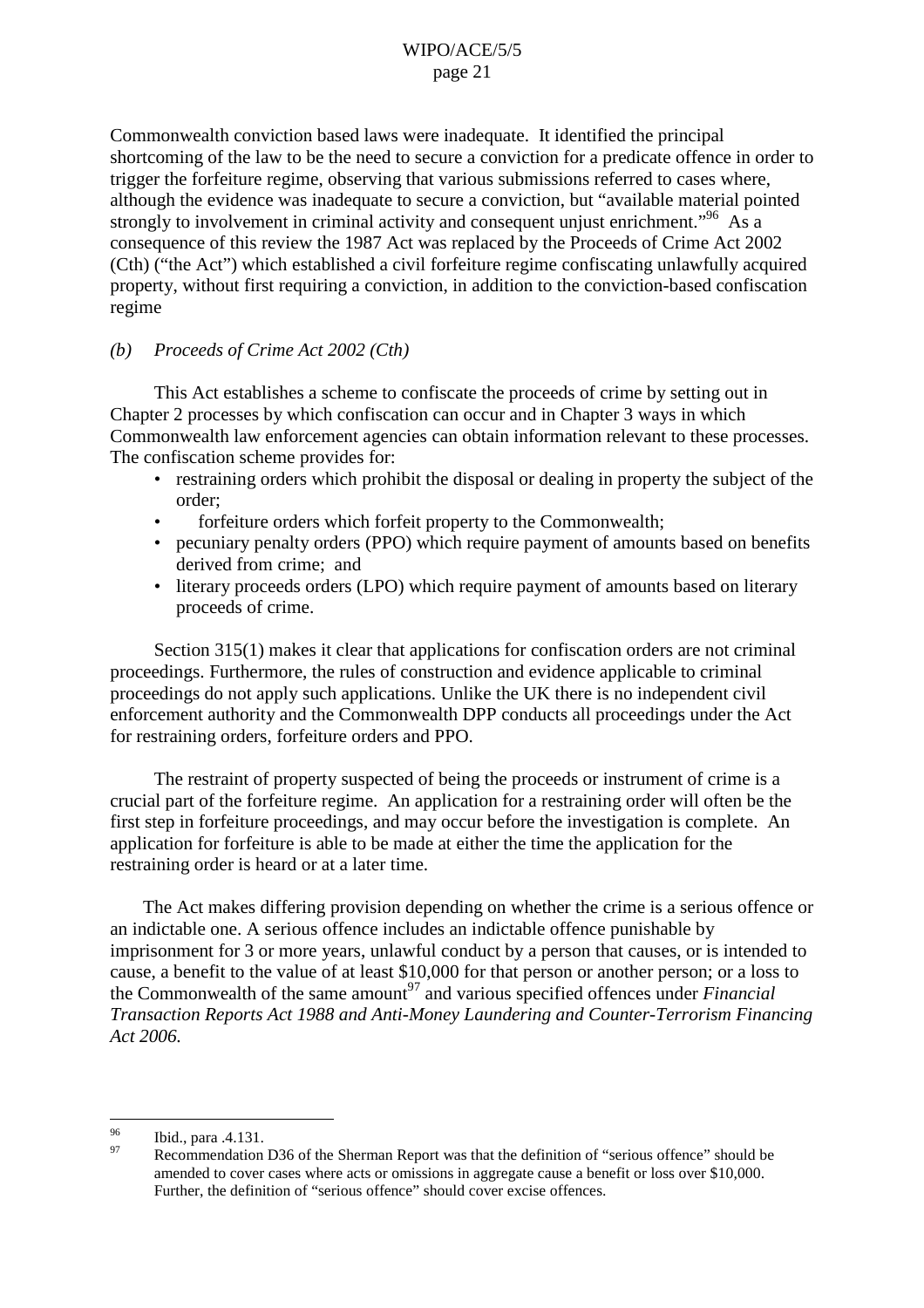Thus the Act provides for Conviction-based orders, civil forfeiture for serious offences and civil forfeiture for indictable offences.

## *(c) Conviction Based Provisions*

Section 17 enables a court to make a restraining order where a person has either been convicted of an indictable offence, or has been, or is about to be, charged with such an offence. This Section would be used where *conviction-based* forfeiture action is to be taken, or an application for a conviction-based pecuniary penalty order is to be made. Section 92 provides for automatic forfeiture of restrained property, on the conviction of a person of a serious offence, without the necessity of a court order where the suspect has been convicted of a serious offence. The property must be the subject of a restraining order. In situations where there is no restraining order, Section 48 can be relied upon to make a forfeiture order in relation to proceeds or instruments of the offence. Section 48 can be applied where a person has been convicted of one or more indictable offences even if these also include one or more serious offences. It is only the proceeds or instruments of the particular offence or offences of which the person has been convicted which can be forfeited under this Section.

## *(d) Civil confiscation: serious offences*

Section 18 enables a court to make a restraining order where there are reasonable grounds to suspect that a person has committed a serious offence within the six years preceding the application for the restraining order. It is not necessary for these grounds to be based on a finding as to the commission of a particular serious offence. This Section would be used where either civil-forfeiture proceedings or civil-based pecuniary penalty order proceedings were proposed to be instituted although these provisions can also be used where a person has been convicted of an offence if the DPP so chooses.

The court must make a restraining order court as a condition precedent to obtaining a forfeiture order under Section 47, although the serious offence need not be the same offence on which the restraining order was based, and a particular offence need not be proved To make a civil forfeiture order, the court must find to the civil standard that the person engaged in conduct constituting a serious offence within the last six years.

Property which is characterized only as an instrument of the offence or offences cannot be the subject of civil confiscation.

#### *(e) Civil Confiscation: indictable offences*

Section 19 enables a court to make a restraining order where the property which is to be the subject of the order is reasonably suspected of being the proceeds of an indictable offence which occurred in the 6 years preceding the application.

Such an order would be sought where civil-forfeiture proceedings under Section 49 were proposed to be instituted. This provision is intended to be used in cases where property is found and suspected of being proceeds of crime and no lawful owner claims it. It provides for civil forfeiture orders where conduct involves indictable offences in relation to property which has been restrained for six months. Instruments cannot be restrained except where the relevant offence is a terrorism offence.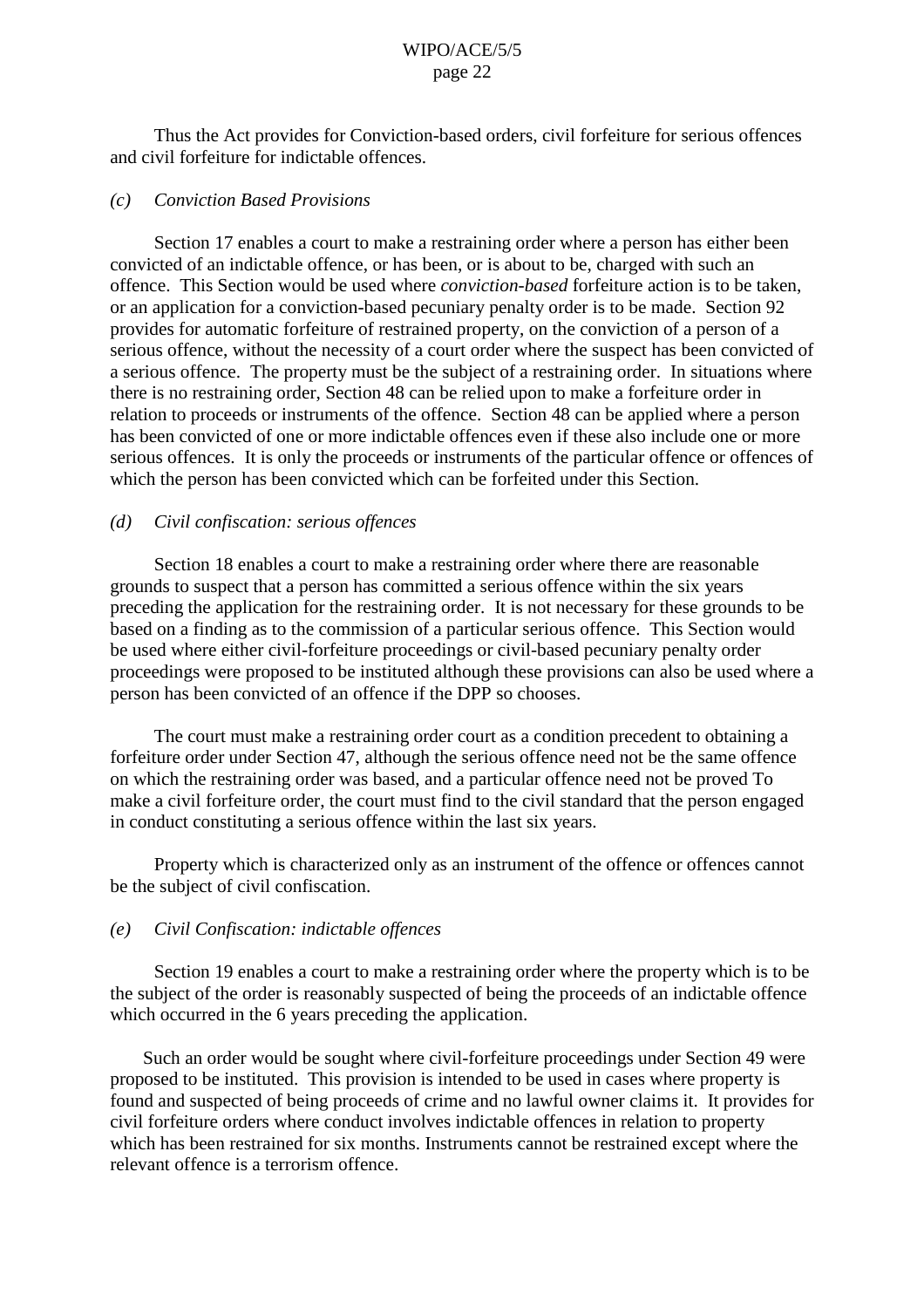From the above it can be seen that the property able to be restrained depends upon the type of offence involved and the nature of the proceedings. Generally the order may cover all of the property of the person convicted, or suspected, of the offence ('the suspect'), or specified parts of that person's property. In addition, the order can extend to property of another person which is suspected of being under the effective control of the suspect, or that is suspected to be the proceeds or an instrument of the offence or offences on which the restraining order is based. If property initially owned by a person is disposed of to another person without sufficient consideration, within 6 years either before or after an application for a restraining order or a confiscation order is made, then the property is taken still to be under the effective control of the first person.

A person will have the opportunity to prove to the court that his or her assets were lawfully derived; if such proof can be provided, those assets will not be forfeited. For conviction based orders where the offence (or any of the offences if there is more that one) is a serious offence, the person must show that the particular property is neither the proceeds nor an instrument of unlawful activity. 'Unlawful activity' is defined to include an indictable State, Northern Territory or Australian Capital Territory offence, as well as a Commonwealth offence and a foreign offence. If the offence or all of the offences are indictable then the person must show that the particular property is not the proceeds or instrument of any offence to which the restraining order relates.

For civil confiscation orders where the crime is defined as serious the person must show that the property is neither the proceeds of 'unlawful activity' nor an instrument of any terrorism offence (if the relevant offence is a terrorism offence). For civil confiscation of property or other indictable offences a person must show that the property is neither the proceeds of an indictable offence nor an instrument of any terrorism offence.

In the same way, where the Court make a pecuniary penalty order pursuant to s.116, the determination of the benefit derived and penalty amounts varies according to whether the offence to which the order relates is a serious or non-serious indictable offence. Where it is a non serious indictable offence the court must assess the value of the benefits the person derived from the commission of the indictable offence. However, if the relevant offence is a serious offence, the benefits taken into account are not limited to those derived from the particular offence, but extend to any benefits the person has derived from any unlawful activity within the period commencing six years before either the application for the PPO or the application for a restraining order if one is in place, and the date of determining the penalty amount. In the case of unlawful activity that constitutes a terrorism offence, however, no defined time period applies. In addition, where there is evidence provided to the court regarding the person's expenditure during the relevant period, that amount is presumed to be the value of a benefit provided to that person due to his or her illegal activity.

The Act in Chapter 3 provides for a number of coercive measures to assist in the investigation of proceeds of crime matters. The Act provides for: examination orders, production orders, notices to financial institutions to provide information about bank accounts or transactions relating to suspected proceeds of crime, monitoring orders and search warrants.

The Act then provides for a number of administrative measures for the management of properties, for legal assistance, and for a Confiscated Assets Account (CAA) as the repository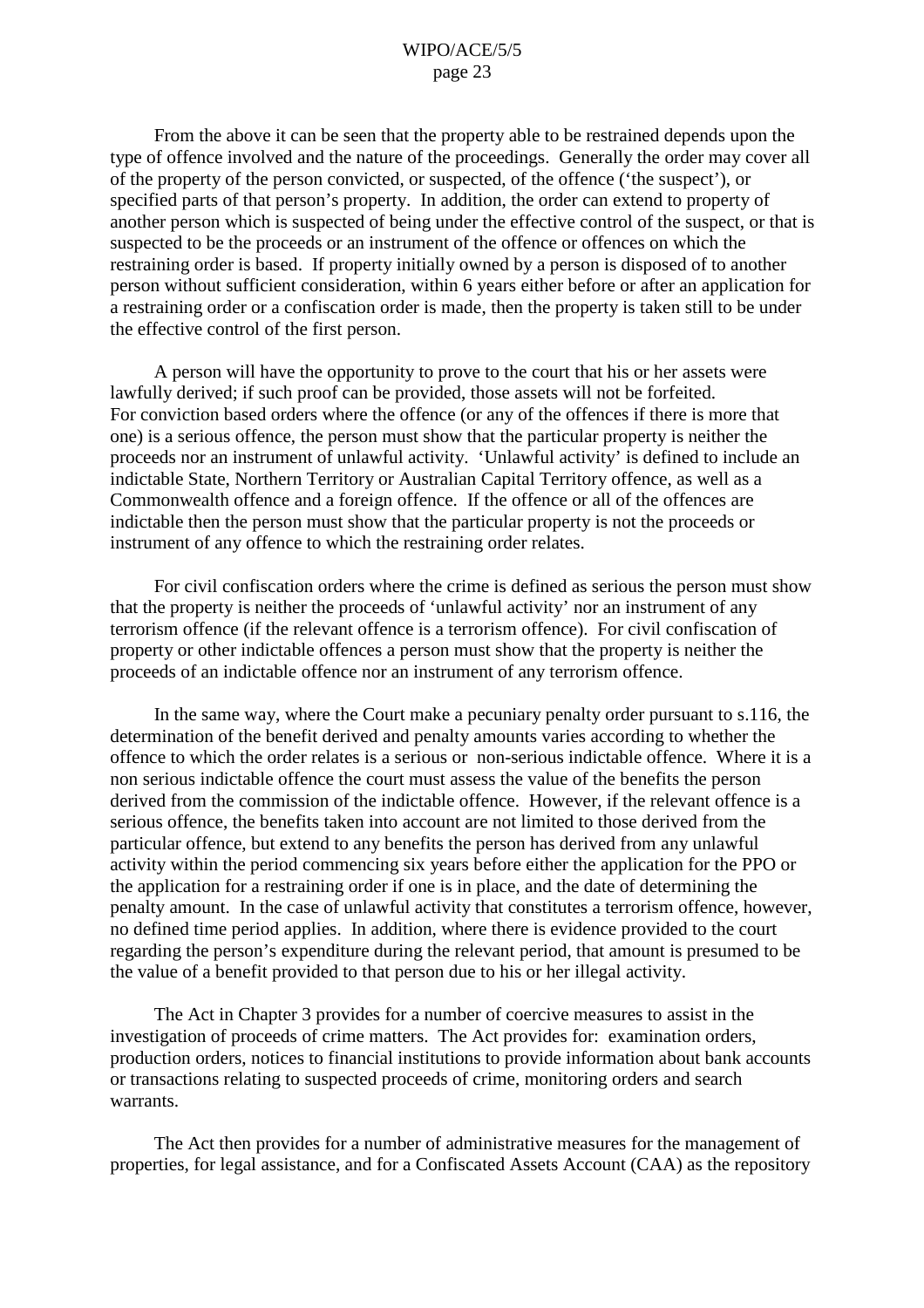of funds ultimately realizable as proceeds of crime. Total payments made to the CAA at 30 May 2006 were in the region of \$AUD 21 million.<sup>98</sup>

The Act authorizes payments out of the CAA for particular purposes such as crime prevention measures, law enforcement measures, as well as measures concerning the use of drugs. Total payments made out of the CAA as at 30 May 2006 were in the region of \$AUD 11 million.<sup>99</sup> It should be noted that unlike the situation in the UK which provides a system of incentivisation of payments to those agencies which recover them, in Australia payments out are not necessarily made to those who recover the funds.

Although there is no specific mention of Intellectual Property offences in the Act, the AFP submission to the Sherman Report indicated that they are considering targeting intellectual property offences for additional proceeds work. That Federal Government is targeting Intellectual property crime is clear from its announcement in 2007, that it will provide funding of \$12.4 million over two years to tackle the problem. The Attorney General announced additional funding of \$8.3 million over 2 years to strengthen the capability of the Australian Federal Police to pursue serious and complex IP crime, particularly where organized or transnational criminal elements are involved, noting that the AFP will work closely with industry and other agencies, including overseas agencies. He also announced that the Commonwealth Director of Public Prosecutions will receive an additional \$4.1 million over two years for new prosecutors and training to enable the prosecution of IP crime and finance the pursuit of proceeds of crime.

The Sherman report considered a submission that unexplained wealth provisions, such as those contained in the Western Australian and Northern Territory proceeds of crime laws, should be incorporated into the Act. Although it was accepted that unexplained wealth provisions may have been effective where there has been insufficient evidence to connect individuals to criminal activity although there is no other legitimate explanation for their accumulated assets, it was felt that to introduce these provisions would represent a significant step beyond the national and international consensus in this area.

The Sherman review concluded that overall POCA 2003 has worked well: - "introducing a non-conviction based regime which has allowed the DPP to commence a far greater number of matters well in advance of any prosecution for suspected conduct. Since its inception the value of properties restrained under the Act is running at much higher amounts than equivalent figures under POCA 87 at \$184 million involving a total of 416 orders. Recoveries under the Act 2003 are 45% higher than the average annual recoveries under POCA 87.

## VII. EXTRADITION AS AN ENFORCEMENT ISSUE

The possibility of extradition being used to deal with intellectual property crime was suggested in a submission by US Department of Justice to the Hearing by the EC in March 1999 on Combating Counterfeiting and Piracy in the Single Market.<sup>100</sup> It was noted

<sup>&</sup>lt;sup>98</sup> T. Sherman, Report on the Independent Review of the Operation of the Proceeds of Crime Act 2002 (Cth), Canberra, AGPS, 2006, Appendix E. <sup>99</sup> *Ibid.* <sup>100</sup> Speech by Roslyn A. Mazer, *http://www.cybercrime.gov/ecfinal.htm*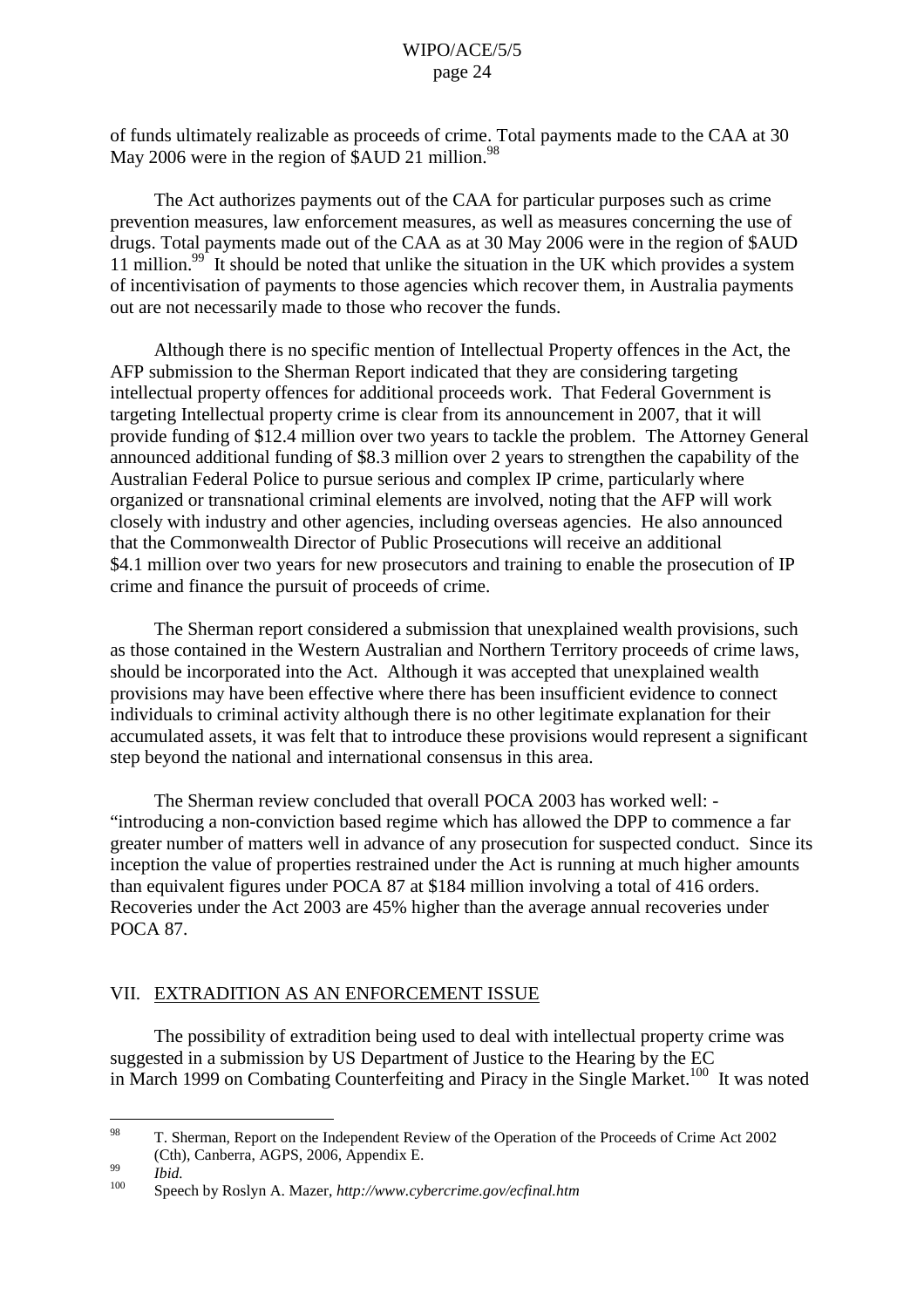that IP crime was not subject to sufficiently severe criminal penalties to qualify for certain extradition treaties. However, as the face of IP crime had changed, it was suggested that it would be prudent to re-examine attitudes toward extradition.

The Department of Justice encouraged the inclusion of IP crime as a basis for extradition.

This suggestion was taken up in the extradition of a copyright pirate from Australia to the USA. This case concerned Hew Raymond Griffiths, 44, a British national living in Australia, who was extradited to the United States in February 2007 to face criminal charges in U.S. District Court in Alexandria, Va. He pleaded guilty on April 20, 2007, and was sentenced to imprisonment for 51 months, having spent three years in gaol in Australia awaiting extradition<sup>101</sup>

According to the US Department of Justice, Griffiths was a leader of an organized criminal group known as DrinkOrDie, which had a reputation as one of the oldest Internet piracy groups.<sup>102</sup> DrinkOrDie was founded in Russia in 1993 and was dismantled by the U.S. Immigration and Customs Enforcement as part of Operation Buccaneer in December 2001, with more than 70 raids conducted in the U.S. and five foreign countries, including the United Kingdom, Finland, Norway, Sweden and Australia. DrinkOrDie was estimated to have caused the illegal reproduction and distribution of more than \$50 million worth of pirated software, movies, games and music. It specialized in cracking software codes and distributing the cracked versions over the Internet. Its victims included Microsoft, Adobe, Autodesk, Symantec and Novell, as well as smaller companies whose livelihood depended on the sales revenue generated by one or two products. Once cracked, these software versions could be copied, used and distributed without limitation. Members stockpiled the illegal software on huge Internet computer storage sites and used encryption and an array of other sophisticated technological security measures to hide their activities from law enforcement.

Griffiths, known by the screen nickname "Bandido," was described by the US Department of Justice as "a longtime leader of DrinkOrDie and an elder in the highest echelons of the underground Internet piracy community, also known as the warez scene".<sup>103</sup> The Warez community is made up of groups of computer hackers which in the 1990s organized into competitive gangs which "cracked" proprietary software, removed its protections and posted it on the Internet for distribution by others.

The success of the USA in securing the extradition of Griffiths is attributed to the existence of the US-Australia Free Trade Agreement, which obliged Australia to strengthen its enforcement of computer piracy.<sup>104</sup> Among the interesting features of the case were the fact that Griffiths had never set foot in the USA and the fact that he could have been sued in Australia under Australian copyright law. One can only speculate whether a US Internet pirate has been successfully extradited to Australia. In any event the Griffiths case provides a premonitory example of the future landscape of the enforcement of intellectual property crime.

<sup>101</sup> USDOJ, Press Release, June 22, 2007, *www.usdoj.gov/opa/pr/2007/June/07\_crm\_444.html*<br>
103 Ibid. USDOJ Press Release, February 20, 2007, *www.usdoj.gov/criminal/cybercrime/Griffiths Extradition.htm* 

<sup>104</sup> Eg see Liz Tay, 'Software pirate extradition a first of many, legal expert predicts' *Linuxworld*, 18/05/2007 reproduced in *Computerworld*, 11 July 2008